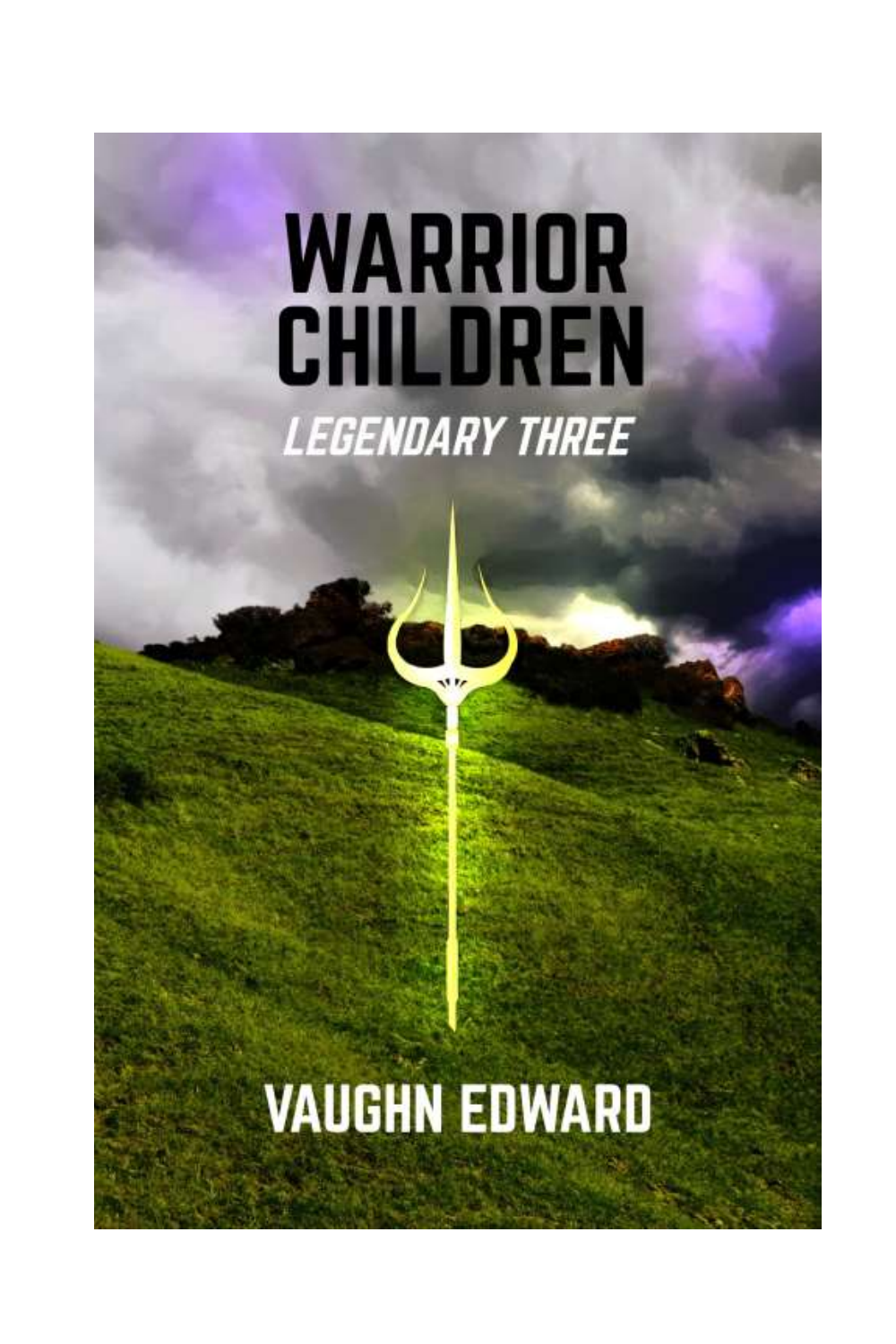### WARRIOR CHILDREN The Immortals Series

**Book I: Legendary Three**

is the first installment in The Immortals Series.

WARRIOR CHILDREN is a work of fiction. Any characters resembling real people, living or passed, are purely coincidental.

Copyright © 2020. All rights reserved. ISBN #9798676694531

> Photography & Book Cover design by Vaughn Edward.

Published by Vaughn Edward.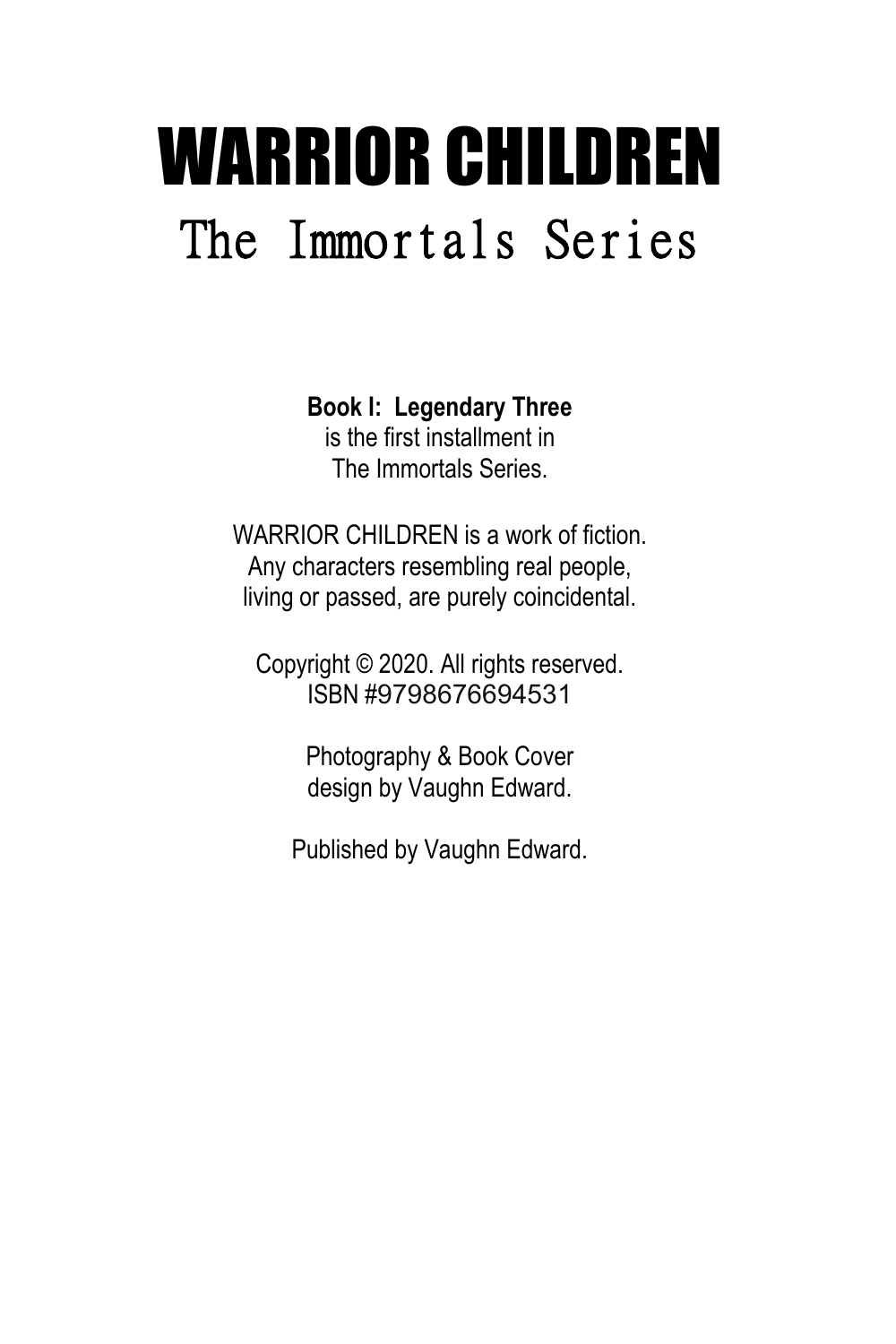#### **PROLOGUE A**

HE LANDED IN THE CANYON. The ground shattered and cracked in five places, four hundred feet below from where he was standing at the top of the cliff. He stood up, shook his head and yelled out to nobody in particular. "Seriously?! What. In. The. HELL?!" *How do they keep following me? From where?*

A minute later, two portals opened up in front and behind him. Ten large and grotesque, hulking figures, five from each portal, shuffled through. He eyed them curiously and saw each had an upside-down half-moon on their forehead. *Just don't give up, do they? Sharp fangs and demonic in nature. Well this should be fun, at the very least.*

They slowly circled him, enclosing him in the center.

The leader of the group scoffed and spoke out. "Ten of us! Sent to dispose of one small boy? A waste of our time!" The others agreed, and murmurs and jeers simmered around the circle.

Small, sleek and slender, the boy appeared to be in his mid-teens. He sighed and ran his left hand through his dark, wavy hair, while his right hand rested easily on a long, golden and metallic staff, which stood as tall as him. Acting as if he was ignoring the predators before him, he casually touched and inspected the leaf-shaped tip at the end of the staff, rubbing his hand slowly on one of the flat sides.

A voice rang out from the circle. "Leader, after coming this far, you should allow each of us to tear him apart slowly, one at a time. It would be more satisfying than just gutting him with a spear."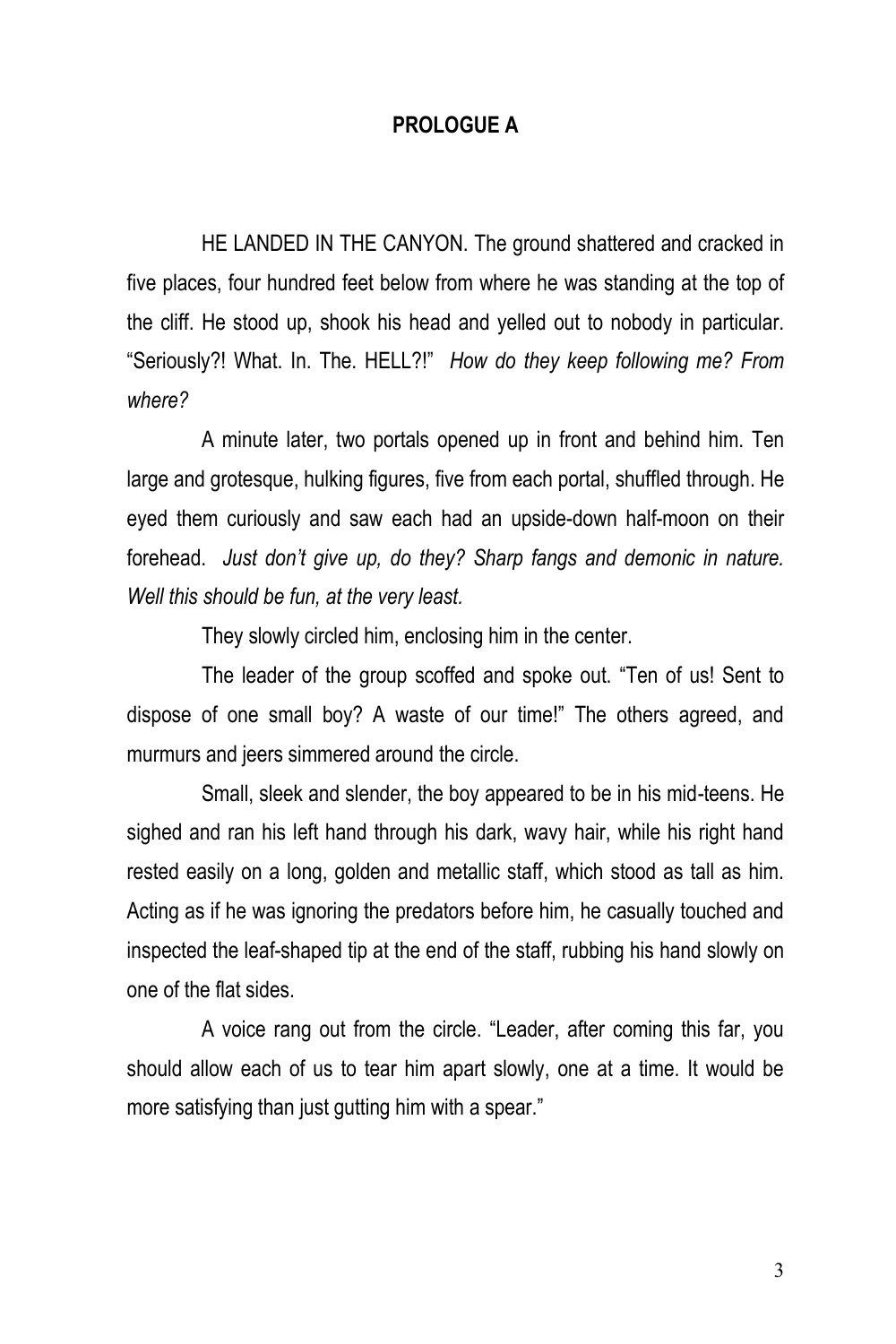The boy slowly lifted his head and sneered. The corner of his right mouth curled up into a thin smile. All that could be heard was, "Heh heh". *Maybe I can find out more about this portal, if I can draw a few more out of it.*

In his most cocky voice, the boy retorted, "One at a time? Each get a bloody turn, while nine of you watch on the side? Technically, that's still ten against one. The way I see it, ain't much of a fair fight." He paused. "I'm thinking, maybe you should call a few more of your pretty friends to come join you. You know, to even the odds a little bit?"

The leader yelled. "Enough!" He pointed to one of his followers down the line. "Get it over with! Kill him, now!"

Immediately, the boy shifted his stance and sprang up into the air in a back flip. A beam of light shot out from his staff and exploded one foot in front of the leader, causing him to tumble backward, while the boy landed outside the circle.

He stared at the group in front of him and taunted them. "I'm much faster than all of you. I can run, and I can hide. I can do this ALL day. I would even venture to say, I am physically stronger than your strongest. If you care to test me? Ah, but I already told you. Let's even the odds. Bring a few more here, and then I'll fight."

After pursuing him for nearly two hours through the mountains, leaping from rock to rock and running through the woods, they came into a clearing. Again, the boy repeated, "It's really very simple. My directions aren't hard to follow. Bring a few more here, and I'll fight."

Clearly frustrated, the leader threw his arms up in the air in rage and screamed at the top of his lungs. Instantly, a portal opened up.

The boy watched intently. He saw five more emerging from the portal. He set his gaze to the very back of the portal, as far back as he could see inside of it. A familiar feeling set upon him.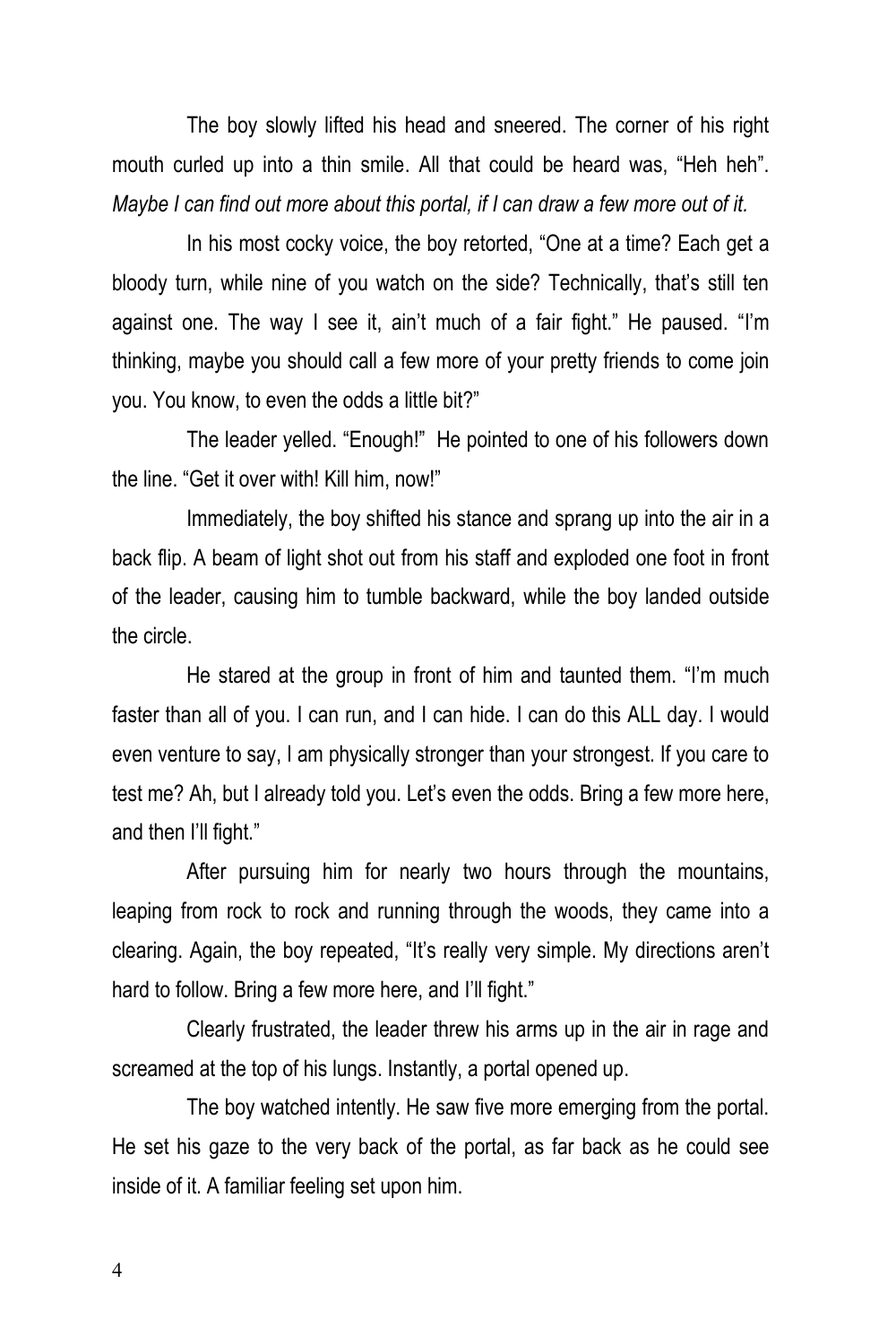*Well ain't that interesting. They're from home. I knew there was something familiar about these yayhoos.* A moment of annoyance, and he creased his brow. *But where would they be hiding on Mars?*

"Father? You gonna answer that one?" the boy asked, loud enough for his ears only. He waited a moment. No answer. *Right then.* "I forgot. You only answer when YOU see fit," he muttered.

*Whatever.* Speaking to himself, he said, "Do I really ask for much? No. Do I talk to myself? Absolutely. Why? Cause I've no one else to talk to, except for huge, ugly demons twice my size. Mission. Find rocks. Throw rocks around. Holy bitch. I've definitely hit a new low."

He let out a long sigh, then screamed out. "Eight months, Father! You said he would be here! But still no sign of Edward!" No reply. "Whatever. Let's just finish this."

He kicked a rock and prepared himself for battle with the fifteen demons before him. Just then, the air crackled and popped behind and above him. *What the hell? Only a small handful in the universe could possibly know this technique of communication.*

Without turning around, the boy said sarcastically, "Whomsoever you are, you have picked a most inopportune time. As you can see, I am in no position to talk. Even though I'm, talking to you right now? I can, however, tell that your intention is not to harm me. Because of that, I'll not waste your time in finding me by cutting the communication. If you wish, you can watch. Before I begin, state your names. Quickly."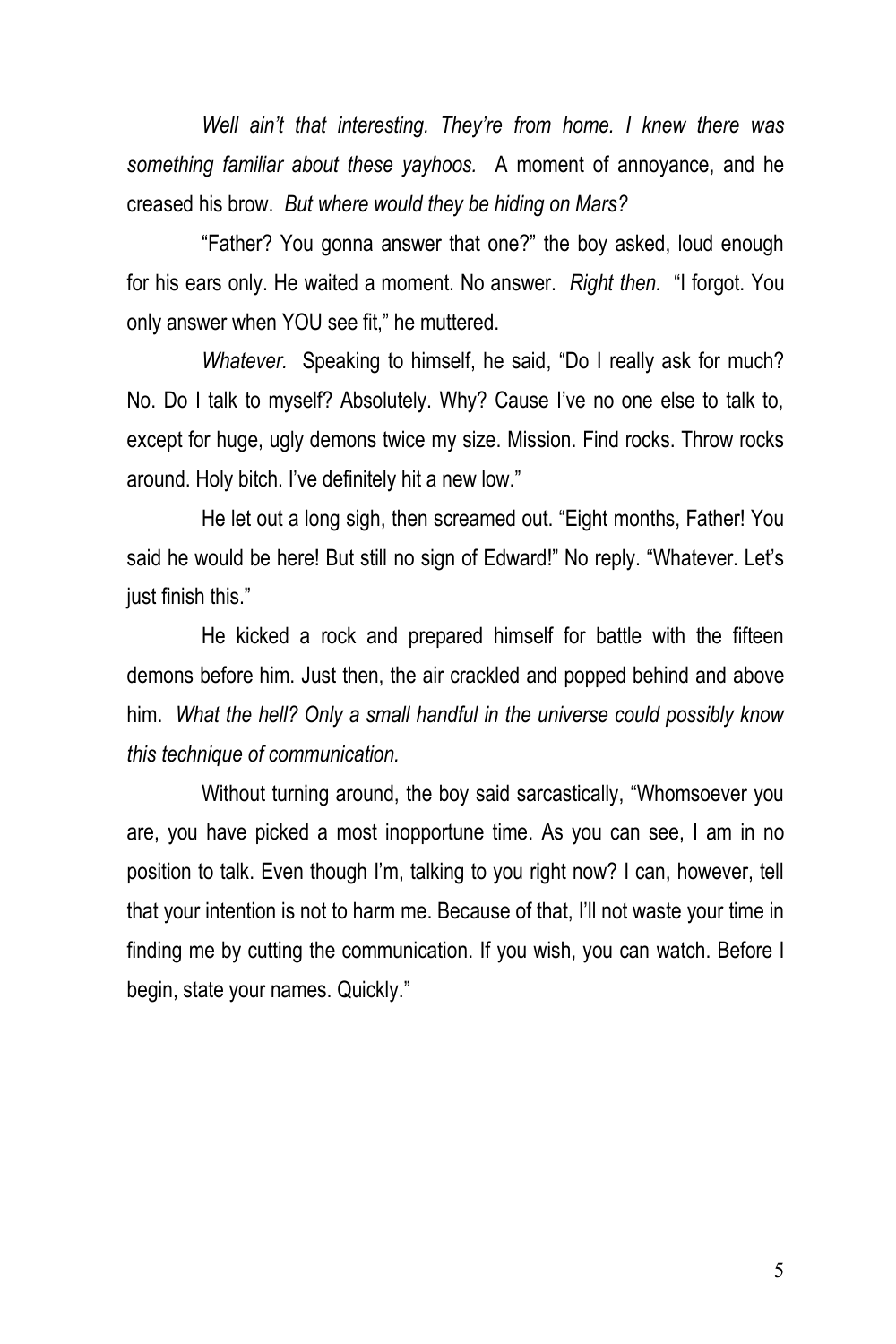#### **PROLOGUE B**

"THOSE STARS! MAN, IT'S A perfect night!" Starko was resting on his back, staring up at the sky and pointing his finger. He said to Thomas, "You know? With all those planets, I sometimes wonder if there are any others out there."

"By that, you mean?"

"Well, like me and you. And if there are, you think we'll ever meet them?"

"You know, I wonder myself," Thomas replied lazily. "But it's all speculation. Maybe they're out there. Maybe they're not."

Starko was silent and thoughtful. Then, in a slow and drawled-out manner, he stated, "So. The sons of Surya exist."

Reflecting on his entire past, Thomas finally answered, "We sure do."

"But what do you really think? After all these years, surely you've gotta have some kind of an opinion?"

"Starko, for a god, you sure do sound like a babbling, ignorant child. I mean, you sound like I used to, before you turned me into this Greek god." He teasingly swept his hands down his body.

They were both humorous and cheerful, remembering the antics of their days together. Starko leisurely sat up and looked at Thomas. "Seriously, though. Give me your most intelligent answer. You think the children of all those other stars exist somewhere in form? Look at all the planets up there, and think about all the ones we can't even see. You'd THINK the gods of those other universes have spawned children also. It only makes sense, doesn't it?"

Thomas was quiet for a moment before he answered. "I really don't know. Actually, I don't know if it's even worth caring or thinking about. I mean,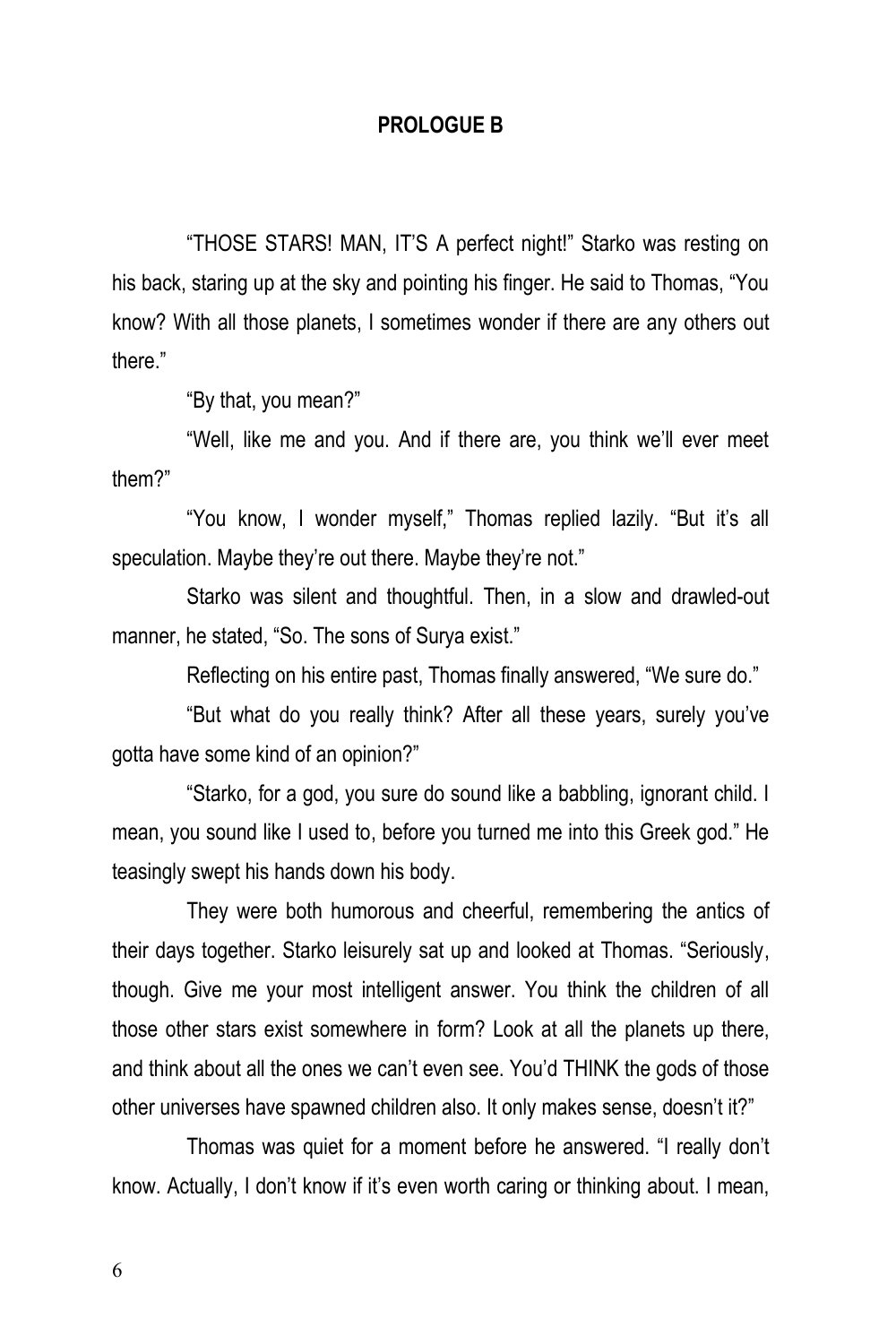maybe the gods are making babies. I don't know. I suppose if the Otherworlds wants us to know, it'll make us know. Wouldn't that be slightly arrogant and moronic of us to think we're the only ones?"

"Maybe we ARE the only ones." Starko shrugged his shoulders casually. "Okay, fine. I can remain content with that answer. For now, at least."

Suddenly, a blazing stream of fire and light shot across the sky. "A shooting star?" Starko's eyes bulged in wonder. "How much more perfect can this get?!"

A straight line soaring to their right, it changed colors, from green to gold to white to blue, and back to green. It slowed down, until it hung suspended in mid-air for nearly half a minute.

"What in the blazing hell?" Startled, Thomas slowly stood up.

The colorful star discharged with a blast from its suspended state and traveled toward the left, before it zigzagged, racing closer and closer to the ground. There was a big explosion in a field in the distance. Lights from every color of the rainbow lit up the night sky.

"Come on!" Starko ran toward the field, with Thomas at his heels.

Three hundred feet away, they both stopped. A powerful force reverberated in the air, which caused their bodies to tingle wildly. Both Thomas and Starko were rendered speechless, and all thoughts dwindled to nothing. There was but a single hum, vibrating from the field. In both their minds, they heard, "Sons of Surya, an honor it is for me."

Striding from out of the field came the outline of a small boy with an aura of pure white, reaching thirty feet in length in every direction. In his right hand, he carried a three-pronged weapon, five feet in length, which shined with its own aura of pure silver.

When he finally stood fifteen feet away from Thomas and Starko, he laid the weapon down and simply fell to his knees in full prostration, with his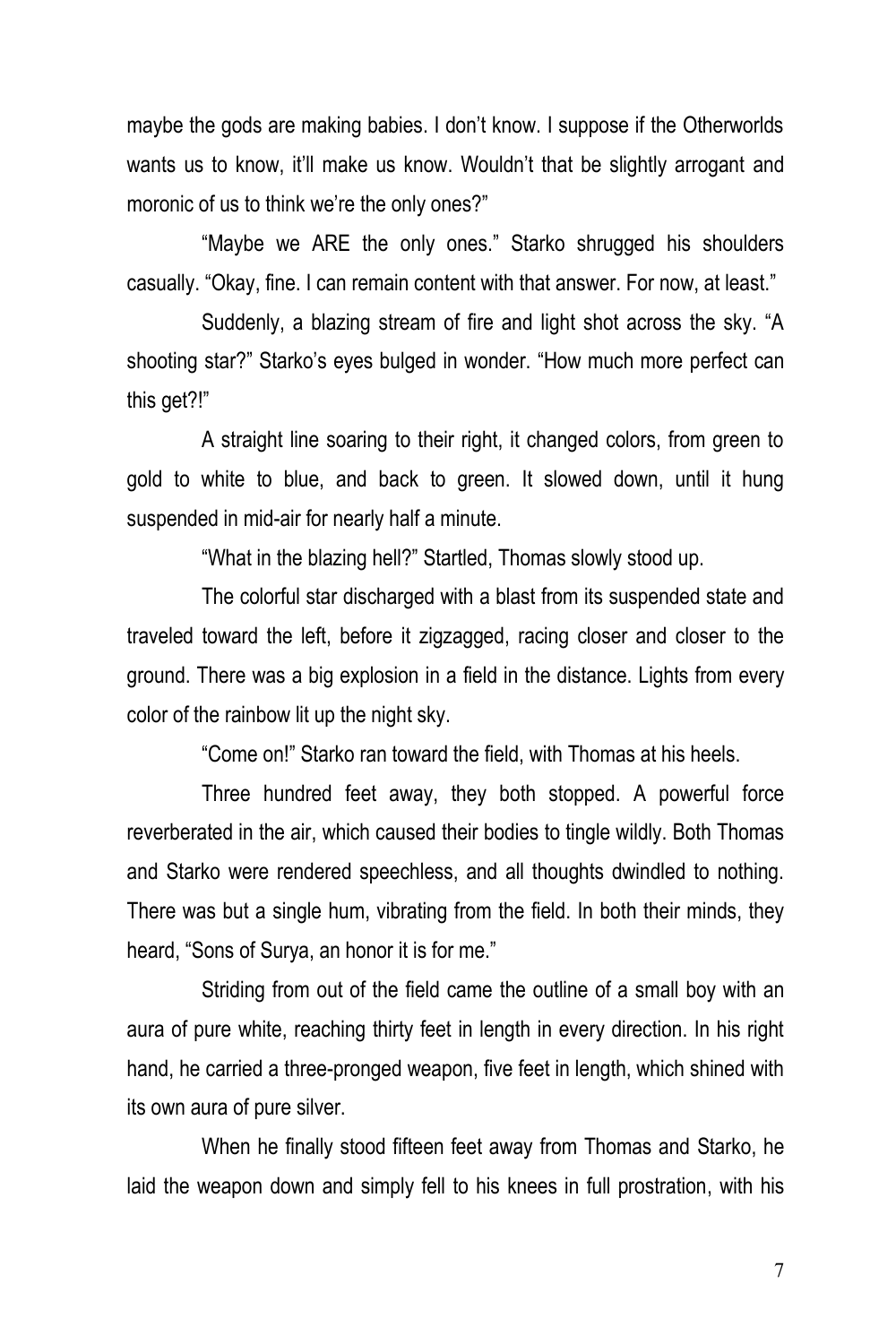forehead to the ground and his arms outstretched. A wave of blinding energy pierced through them both. Slowly, the boy rose from his position and stood staring at the two sons of Surya.

He was a teenage boy, slim in figure and cut facial features. A broad smile passed over his face right before he laughed heartily. "Hahahahahahaha!"

He laughed for quite some time, with his hand pressed to his belly, until tears were running down his face. It was so infectious and intoxicating, to the point where Thomas and Starko were laughing without reason.

After some time, he quieted. Dictating with immense pleasure, he said, "Starko, Thomas, as you can already feel from the very depths of your bones, we know each other as the rains know the sky, as the leaves know the trees. It was, after all, my father who urged your father to turn the tides of transformation for you both, from mortal thinking to enlightened intelligence, nearly one hundred and fifty years gone by."

"Who… who ARE you?" asked Starko in awe.

"I am as you are. I am that which has always been. I am my father, and my father is me. I am the son of Siva." He breathed in the nighttime air with great elation and slowly looked around, taking in his surroundings.

Turning back to the two sons of Surya, he said, "On this planet, I believe I will choose…" He closed his eyes and seemed to be concentrating, listening for something. Opening them back up, he looked eagerly at the two sons of Surya. "I have chosen the name Andrei. A strong and beautiful name, I heard it whispered to me, as I scanned the length and breadth of this planet. What do you think?"

"Andrei. Siva. It works," Starko said. "Siva," he repeated. "As I know it, he's the greatest god in existence." He turned to Thomas and slapped him on the shoulder. "Like I said, a perfect night!"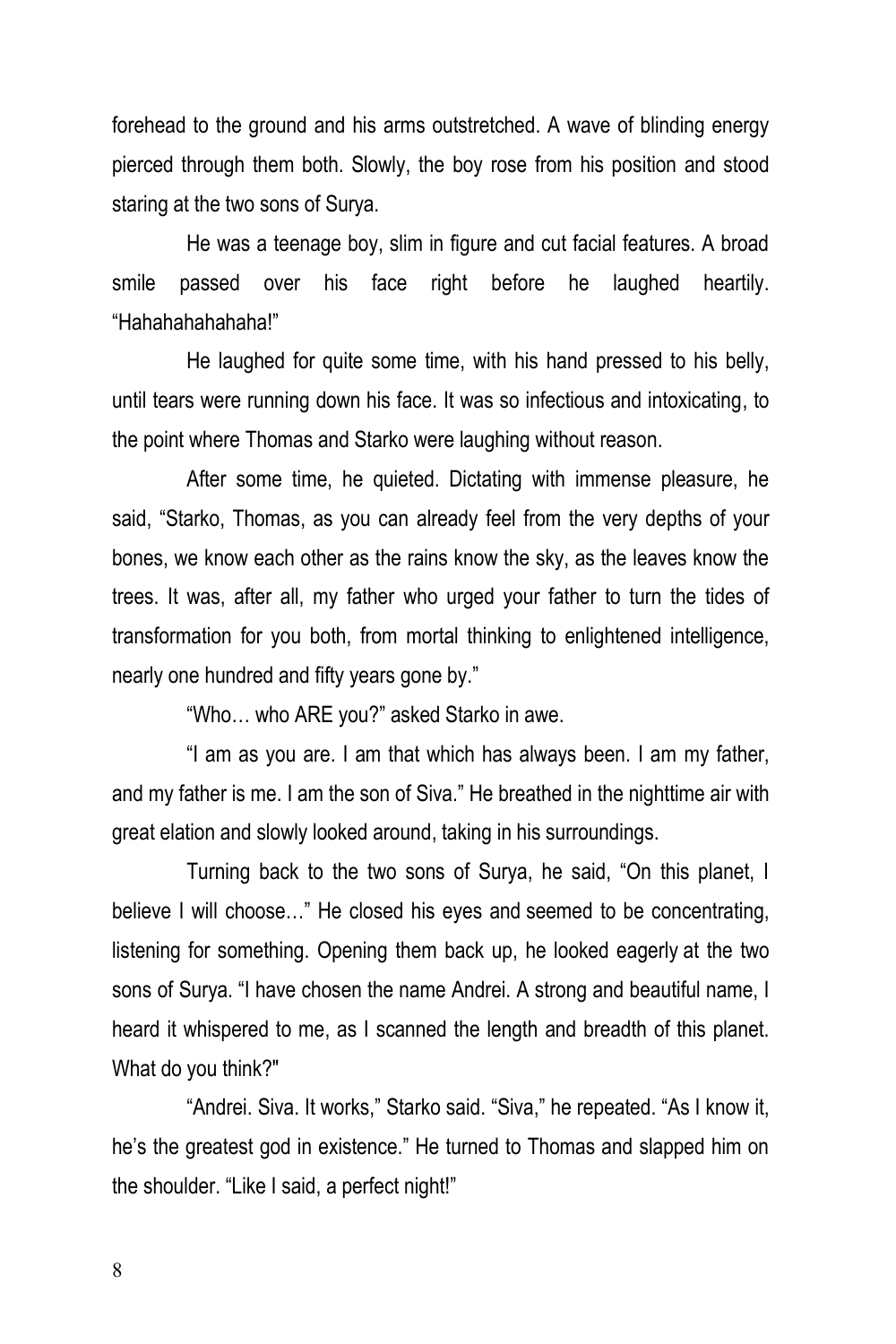Thomas gave a slight bow of his head. "Seems like a perfect night, indeed. But something tells me you've come with a bit of urgency, and that there's more to this story than the merry meeting of three gods."

"Truly, Thomas. I HAVE come with urgency. Your roles in the coming days are about to change."

Starko politely interrupted. "I knew this day was coming." Andrei merely nodded in agreement. "Father warned me about a time when we would have to join forces with the three gods from eons ago. It seems that time is upon us now, is it not? Is my story on par with yours?"

"It is." Andrei's gaze was intense and piercing. "Exactly one month from now, the skies in three different directions will light up in grandiosity, and the deities of grace will fall from the heavens to lead the peoples of Earth from the Age of Darkness into a Golden Age of knowledge, wisdom and heartfelt silence.

"The suchness of this moment to come has been declared by my father. Through the combined forces of the authorities of the son of Kala, the son of Gaia, and the son of Arul, the tyrannical occupancy of he who leads in the guise of fear, doubt, worry, jealousy, greed and dread, can be disposed of. It is such that this deity of terror has arisen in full form through the ignorant minds of humanity.

"He is but a blood god, one who has taken the lives of hundreds of thousands of innocents, and he has dripped the life force of hundreds of thousands more to nearly nothing."

"You paint a pretty bleak picture for us." Thomas stuck his hands in his pockets and tilted his head.

"Perhaps, but true," Andrei responded. "Yet, the three to come, so long as they remain intact and alive, will train, inspire, and rouse the forces in order to annihilate."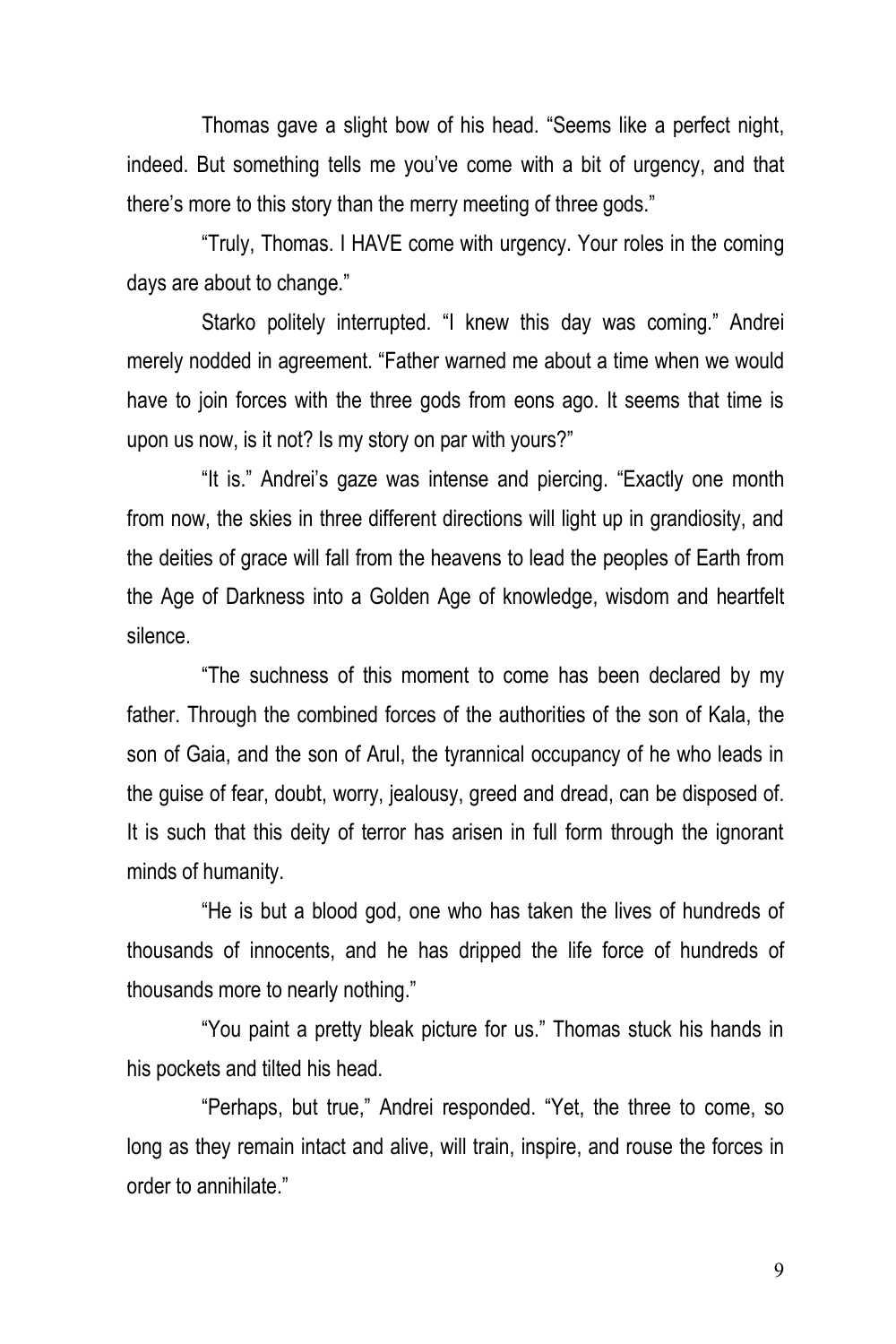He continued. "Once upon a time, a wizard of very high status, and a god from the loftiest realms, banished the brother of this blood god to an unknown space between the spaces. The demonic energy, which was sealed away, has since been dissolved into pure light. Yet, a part of that banished demon lives on through the reign of he who has claimed supremacy in the unnatural foulness of human nature.

"Humanity is now at a crux, in which the scale can be tipped in either direction. This blood god, Moloch, has rooted his energy into all the sleeping minds of unawareness. He has made them all forget who they are and has twisted their minds to the darkest corners of abomination."

"Moloch?" Thomas was full of questions. "Sounds like a good name to fit an evil bastard. Just who or what is he?"

"That is a very good question, Thomas. On my honor, it is also a question I cannot answer, for I simply do not know the exact origin of this monster. It has been speculated by various gods and goddesses in the Otherworlds, but none have bluntly come forth and affirmed in a knowing manner. If my father knows, which surely he does, he has not spoken."

"Ah," said Starko. "But you said, the brother of Moloch was once banished and that his energy dissolved. So, if that's the case, then what was his brother?"

Andrei tilted his head a bit. "I also said, a part of that demon lives on in what is now known as Moloch. And if I know not what Moloch is, then I know not what his brother was. As far as I know, which is not much, since I was not there, and I only received the story second-hand from my father… Moloch's brother was the antithesis of purity.

"And if conscious, streaming awareness is your definition of purity, then the brother of Moloch was the complete contradiction to consciousness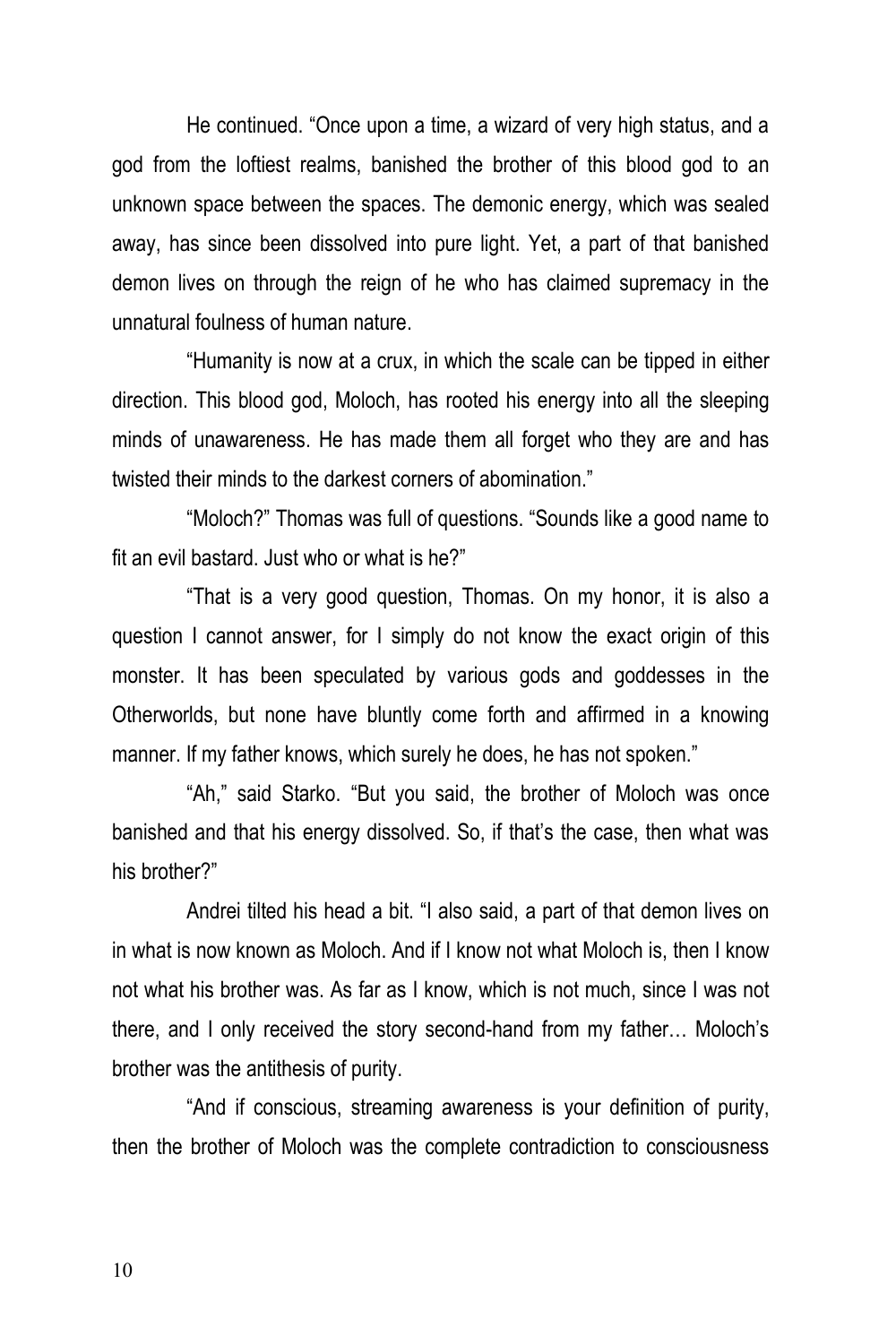itself. If that is the case, so too is Moloch the antithesis of consciousness, or that which streams through everyone and everything."

Thomas and Starko looked confused.

"As I stated, in exactly one month, the three gods from the Otherworlds will take their thrones upon the world to battle once again. They have been chosen for the second time, to courageously defend this planet. Upon their arrival, they will inhabit their spaces for one month, as their bodies will form into substance from the particles of light from the Otherworlds.

Thomas creased his brows. "So, let me get this straight. Three gods are coming to Earth to do battle against some apocalyptic demon who wants to plague the planet with violence and destruction. And these three gods aren't like those legendary half-breed, demigods, born from a god and a human, are they?"

Andrei shook his head slowly. "No. They will not be born from a mortal. The three to come, will be born from pure light, pure energy."

"Ah," said Thomas. "So, one hundred percent god. When will this happen?"

"On the eve of luminosity, as the lustrous Chandra shines her light of intelligence, the bodies of each of the three gods will have reached their peak densities."

"Chandra?" Starko asked.

Andrei nodded. "She is the goddess of the Moon. There is no other like her, and she will hinder or grace as she sees fit."

"I see. You said, on the eve of luminosity. You mean the Full Moon, right?" asked Thomas.

"Indeed, I do mean that." Andrei continued. "However, although their bodies will have formed into dense matter, they will still be very weak. Only when the Blue Light from the Otherworlds comes pouring in, will they be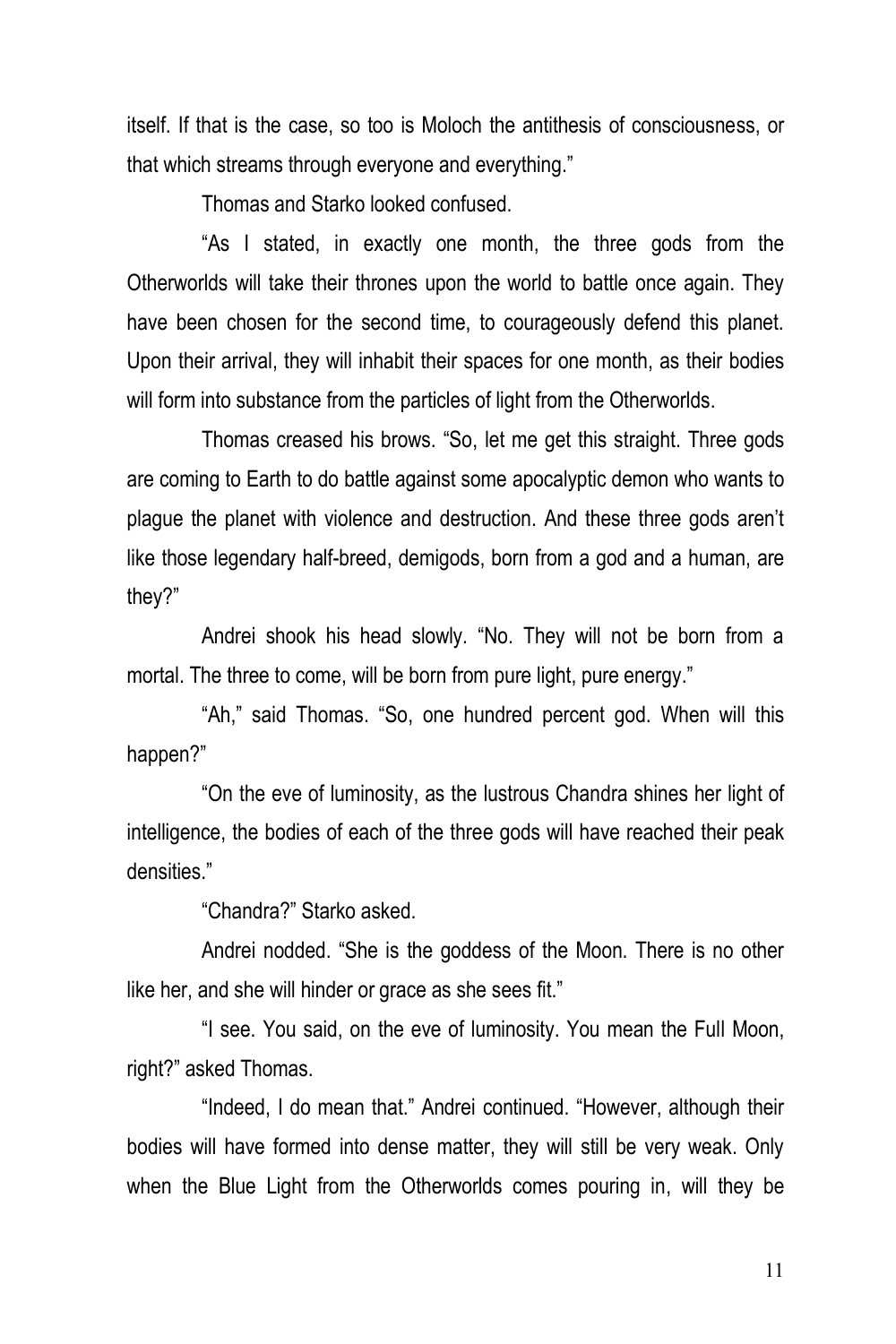capable of gaining bodies of immortal strength. It is imperative that the three gods stay alive until then."

Thomas inquired again. "The Blue Light? You mean the Blue Full Moon, right? There are two Full Moons in December, and one of them is the Blue Moon."

Andrei stared at Thomas for a moment. "Hmmmmmm."

*Well that was a non-answer. Clever bastard.* Thomas turned to his right and spit on the ground. He looked at Starko without saying another word.

"And you? Can you not stay and fight with us?" Starko asked. "It seems the powers you wield could easily wipe out a lot of the bad stuff going on."

"It is not for me to interfere, at least on that level," Andrei said. "What would the people learn if all I did was wave my hand and pull the demons from this world? Only through a combination of the magicks of the Otherworlds and the life experiences of each individual, as they overcome the demonic forces, can the people AND this world truly move forward in strength and intelligence."

"I see," Thomas said. "I have to admit, that makes too much sense."

Andrei nodded. "Thomas. Starko. As the sons of Surya, the great god of the Sun, you have been called by the gods of the Foremost, to serve humanity by serving the sons of Kala, Gaia and Arul. Although their bodies will have formed into bones, blood and organs, they will be very weak for some time.

"As gods who walk as matter amongst the mortals made of matter, you are urged, and expected, with the help of the three gods from the Otherworlds, to wrestle the human and animal races from the grips of darkness, and bring them all to the brink of the Otherworld's boundless boundary.

"Starko, son of Surya, do you accept?"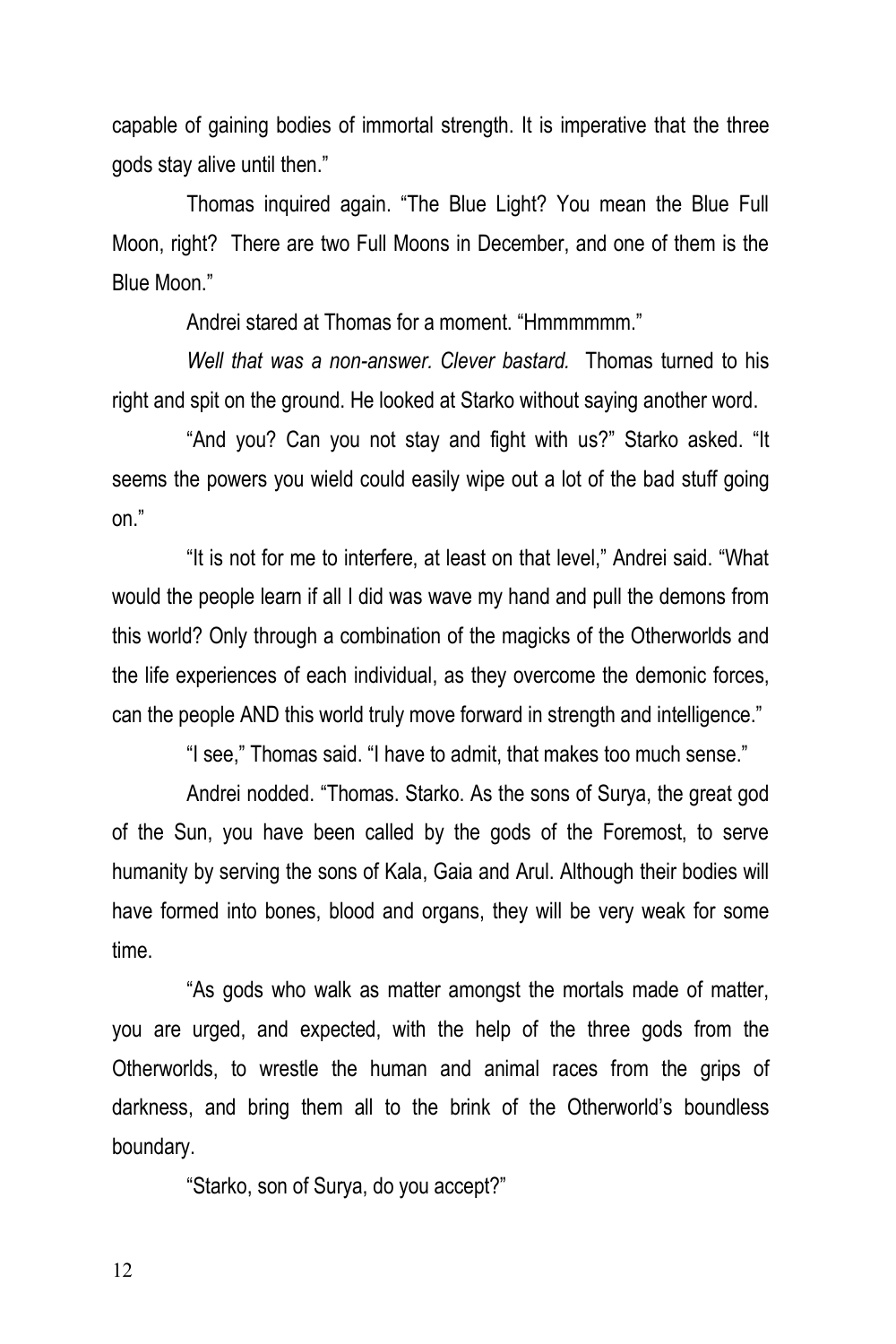"I do."

"Thomas, son of Surya, do you accept?"

"Sounds like no other choice, huh?"

Andrei tilted his head a slight bit and raised one eyebrow.

"In that case, I suppose I do." Thomas stretched his arms out and yawned.

"Very well, then." Again, the son of Siva bowed heartily to them both. "My time has now drawn to a close. I must bid farewell. One day, I shall return."

His body exploded into millions of light particles. Both Starko and Thomas had to shield their eyes. When they uncovered them, the son of Siva was gone, but there remained an incandescent glowing throughout. Surrounding them in all directions were the most colorful roses and flowers from every species.

"Wow!" Starko was in complete amazement, staring at the glowing orbs in the air and all the flowers strewn about the ground.

"Wow is right," said Thomas. "But wow, did he have a way with words. I felt like I was in an airy, fairy tale from centuries ago."

"I'm sure he rarely makes it to Earth, so it probably doesn't matter what time-period he's in. Besides, he's the son of Siva. He's probably earned the right to talk however he wants to talk."

Thomas shrugged his shoulders and stuck his hands in his pockets. "I can live with that answer."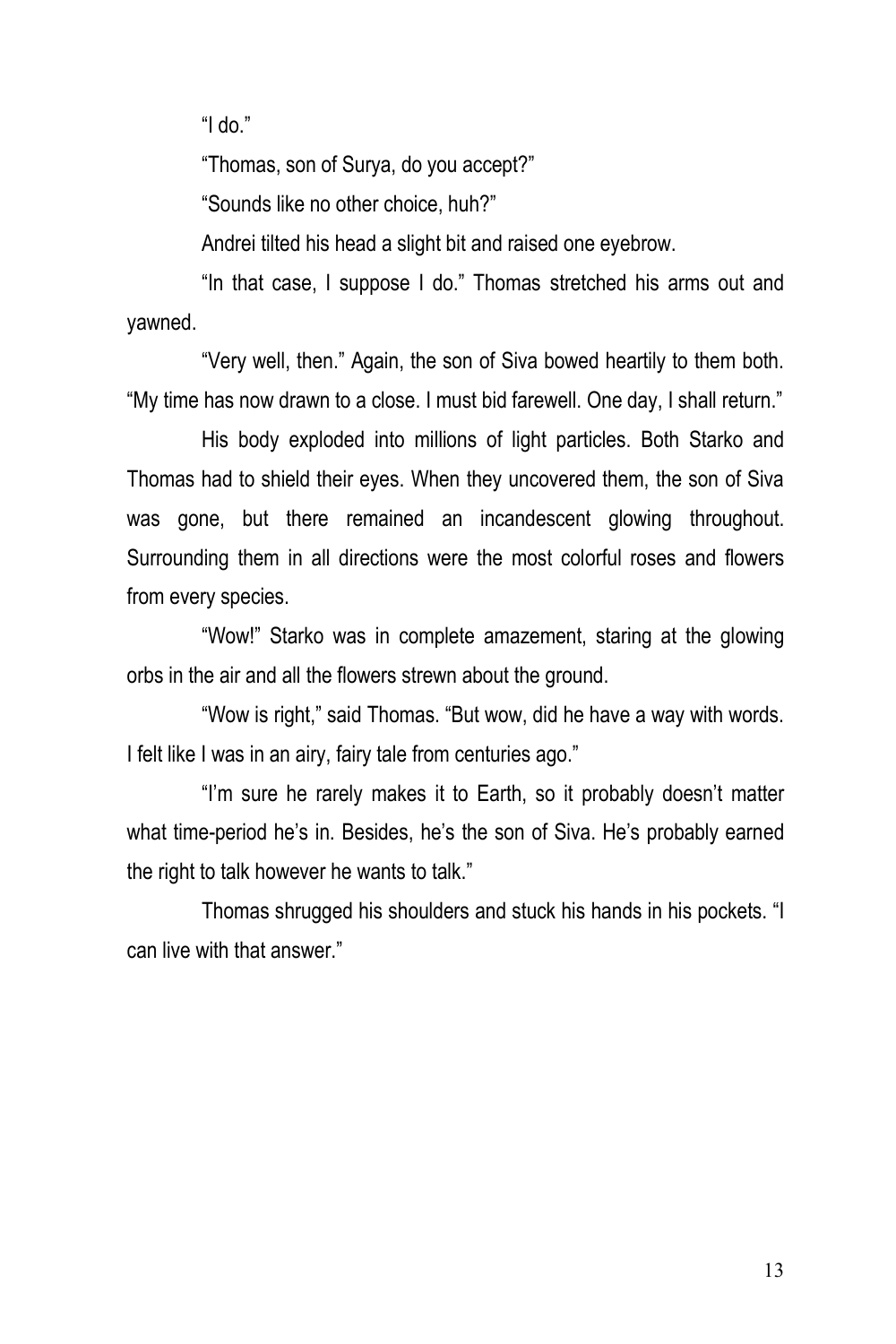### **CHAPTER 1 Part I: Edward's Dwelling**

MARVELING AT THE INTRICACIES of his new dwelling, he smelled the damp stench of soil poking through the rocky floor, as it filled his senses. The light flickered once. It flickered again. Faintly, he saw the outline of rocks and insects crawling upon them. *I don't think I'll ever get used to this. How am I even seeing this?*

He passed what seemed to be a faint outline of his right hand through his stomach area, and he gasped. It slipped through, without touching anything solid. He looked down to where his body was supposed to be. All he could see was the pulsing violet light in the center of his chest.

As the hours passed, the light spread, following small pathways which looked to be veins running in every direction. *If I am seeing this, surely, then my eyes have formed. I smell the Earth, but my body doesn't feel solid yet.*

Twelve hours passed. Aware of every detail as it was happening, he heard slight echoes of dripping water and the bugs which were swarming in every which way. *I can now see, smell and hear. What a grace.* He turned his head in the direction of something scurrying nearby, and he saw a faint outline of a small animal with a long tail. *Goodness. What in the world is that? I've been gone so long. So much evolution has occurred.*

After seven more hours, he felt a small tingle in the middle of his forehead. This lasted for nearly thirty minutes before it spread throughout his body. First his toes, then his groin and the bottom of his tailbone, before it traveled up his spine.

Startled at these sensations, he was forced to emote. *Four of my five senses. I won't need the fifth for at least a month.*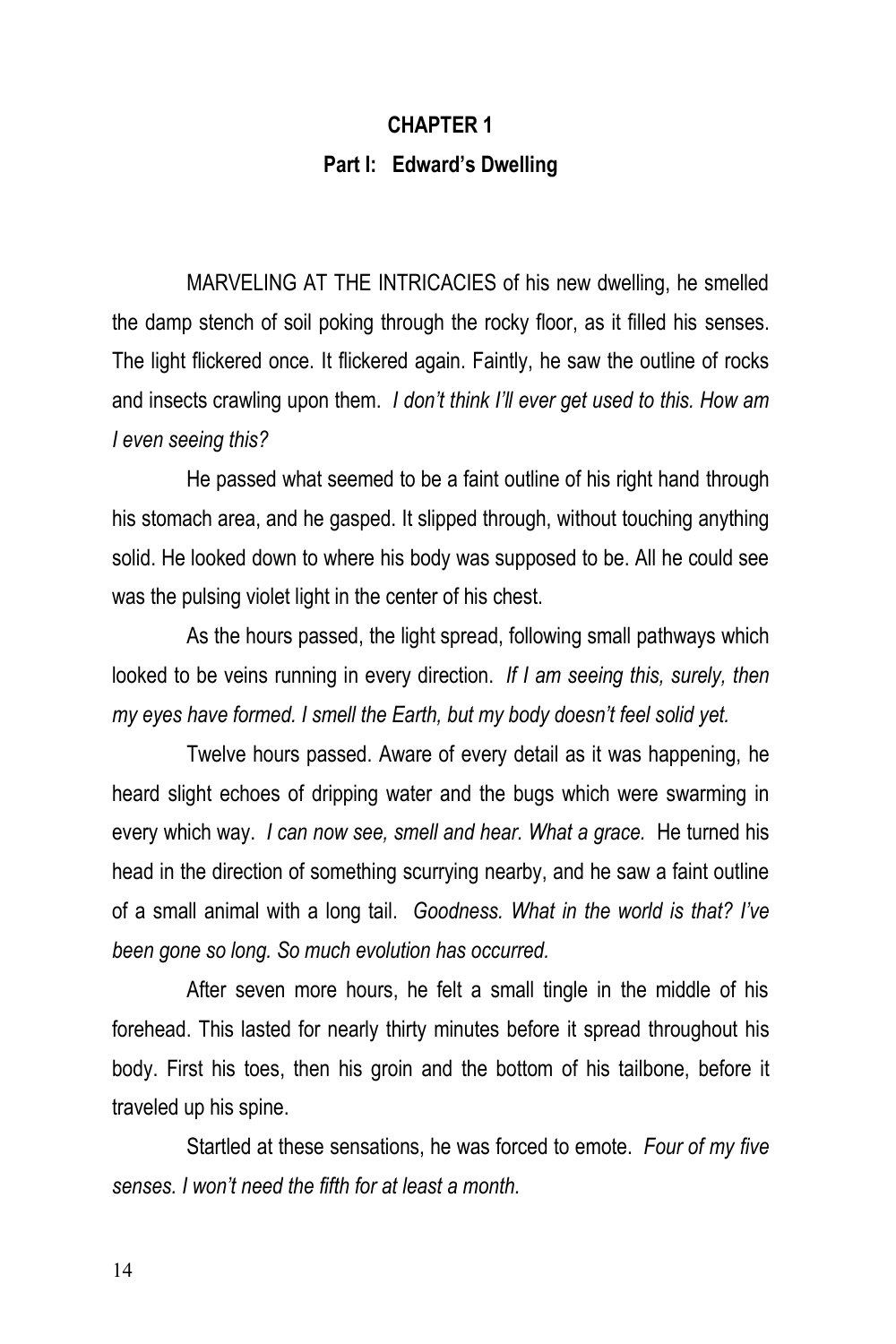Breathing in and out slowly, a tear rolled down his cheek, and he whispered to nobody in particular, "I'm back. It's been so long. So many incredible moments. So many horrific events. And… and I… and we can experience it all again. I can't believe I'm actually back."

He continued to whisper, sending hissing echoes bouncing from wall to wall within the confines of his cavern. "I… I wonder what it's like out there now. After all these years, the evolution of… of everything! Certainly, every detail, every crack and crevice, and even the animals and the people. Surely, every single atom and cell on this planet has evolved!"

His whispering quieted, and he was content to sit in silence, without a care of the world or his own experience. A full twenty-four hours passed. He remained sitting on the slab of stone, watching the light emanating from his body, reflecting around the rock walls.

His eyebrows raised, and curiosity hit home. *Indeed. I wonder what the world is like.* With effort and concentration, he focused his mind as far out as he could imagine, stretching his energy and attention for miles and miles beyond the walls.

Murmurs of voices, children laughing and people screaming. Strange sounds he had never before heard, and wondrous melodies, somebody singing, and a pounding rhythm. The clanking of metal grinding, barking and conversations. It was electrifying!

Even the wind he could hear brushing against the leaves of various trees, and the waves of the water crashing into the rocks. He listened and listened in ecstasy for several hours, soaking in the sounds and the energies of a world so foreign to him.

He smiled. A small giggle. After listening some more, he laughed uncontrollably for several minutes. He was joy incarnate.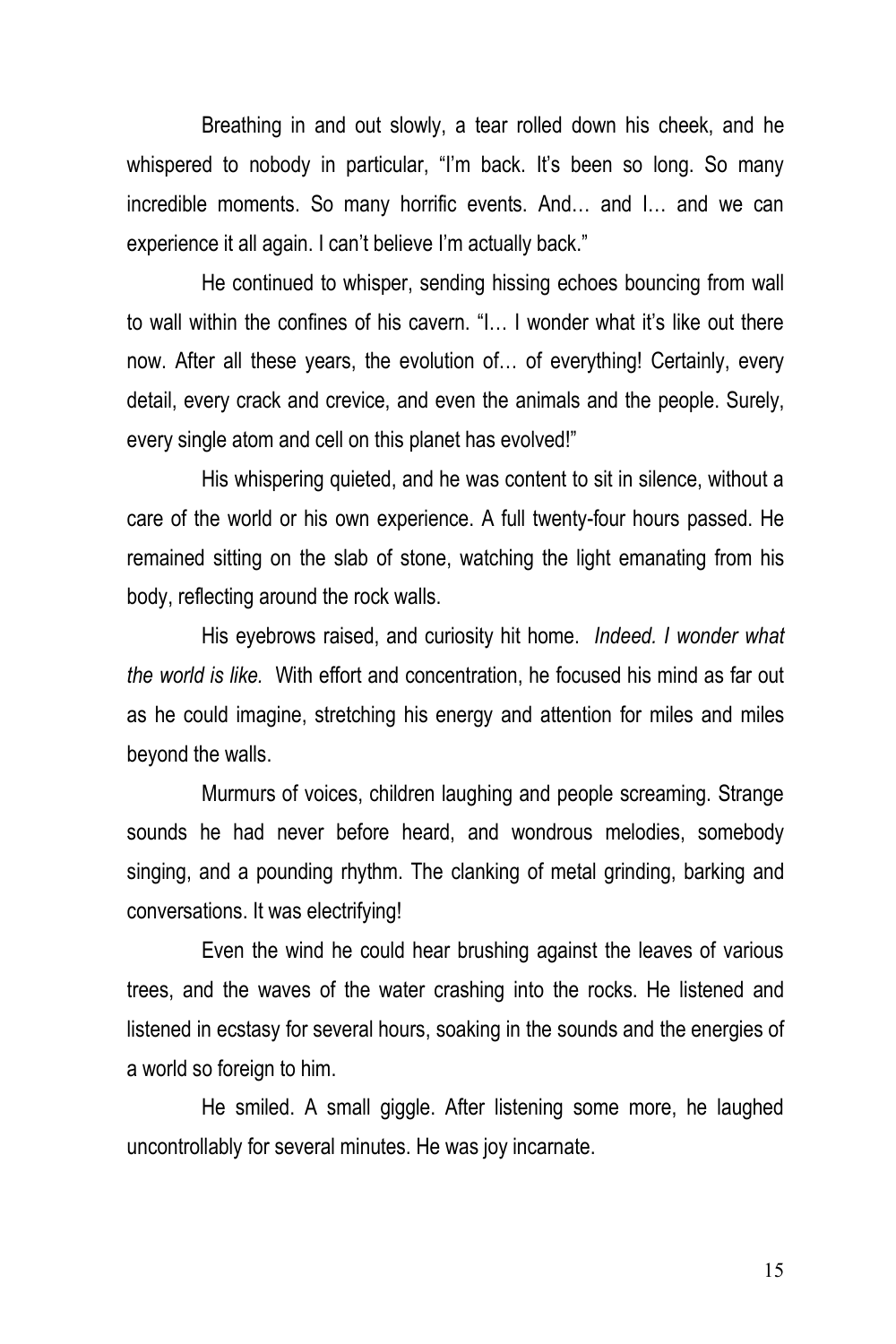Slowly, he tried to stand, but wobbled a bit and fell down. Pushing his arms against the ground, he rose up onto his knees and breathed a few moments before crawling toward the wall. Leaning against the wall, he stood up and walked slowly forward, then backward.

He walked the entire span of the room which he occupied in the large underground cavern, following the lining of the wall. He made a full circle and reached the spot he had first started walking.

Eyeing the stone he was previously sitting on, he took one step. *I can do this. I don't need that god-damn wall to hold me up.* Another step, and another. Slowly but surely, he reached his destination. When he fell forward upon the rock, he laughed wildly again.

Halfway through the second day, he was still sitting in the same spot, unmoved. Breathing, seeing, smelling, feeling, listening. The smile upon his face never left. Then, from out of nowhere, he heard a voice as if the person was standing directly in front of him. Only, the voice came from the very center of his brain.

Low and entrancing, the voice streamed into his awareness. "You are now acclimated to the vibration of the Earth realm."

He was instantly placed in a trance, but still aware of everything happening. "Father! The Earth has accepted me well. I breathe. I see. I feel. And this dirt! The dirt is very pungent. And the sounds of this planet! Everything has changed. It has all evolved. I can't believe the world I live in!"

"Son of Time, much has happened since you last dwelt amidst the shadows of this planet. As time passes, it is a law willed by the Otherworlds, that all matter must change. As thoughts change, the atomic nature of all things change, causing bodies to change. When those thoughts change and the old concepts collapse, structures change. Buildings, trees, and all races, from the tiniest insects to the largest animals and humans, change."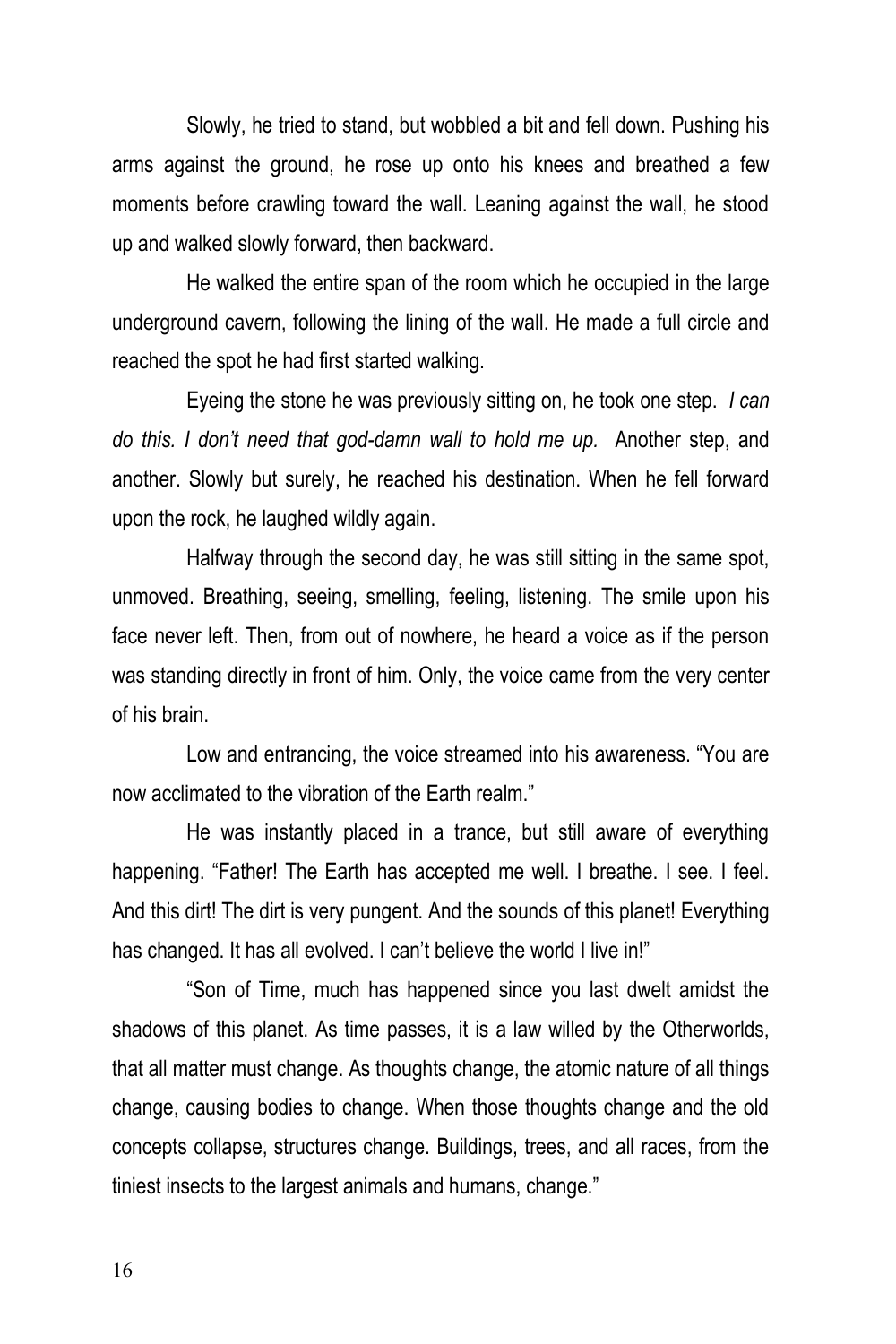"Yes. I knew this was the case. Yet, I am still very astounded to find how immense and intense the change has been from our last footings three millenniums ago. By the way, Father, you have come with a purpose?"

"As all things change, so too must your name. The evolution of all things continues, even the particles encased within the sounds of names. You will need a suitable calling to fit this new age you are tasked upon, for the title you were given thousands of years past has not the power to guide you in the modern world."

"I see. What do you wish for me to be addressed as?"

"My son." There was a grand pause. "Your name, which I wish to bestow upon you, hails from the resonance of two lines of adornment. It vibrates with wisdom energy from a line of saints, and it carries the energy of courage and leadership from a lineage of kings. With this name, I will give thee the power to walk as those who walked as wise men in a world of chaos, and the magnetism to draw upon the nobilities of those who were born into status and grandeur.

"Your very being, as it mortalized into the body which forms, will be granted passage by my will and presence beyond time and space. That which you will be called, draws from the power of saints and kings past, and thrives as a living force in the modern day. From this moment on, you will now be addressed as Edward!"

When spoken, a shaft of brilliant white beamed through the ceiling of his dwelling and poured into the top of his crown, enveloping his entire body. Strength flooded his muscles and bones, and his senses were heightened.

His father added, "Now that you have been aligned with your new name, you will need an official last name to be placed on documents as you walk the planet. You shall take one of my names. You will be known amongst the mortals, as Edward Kronos.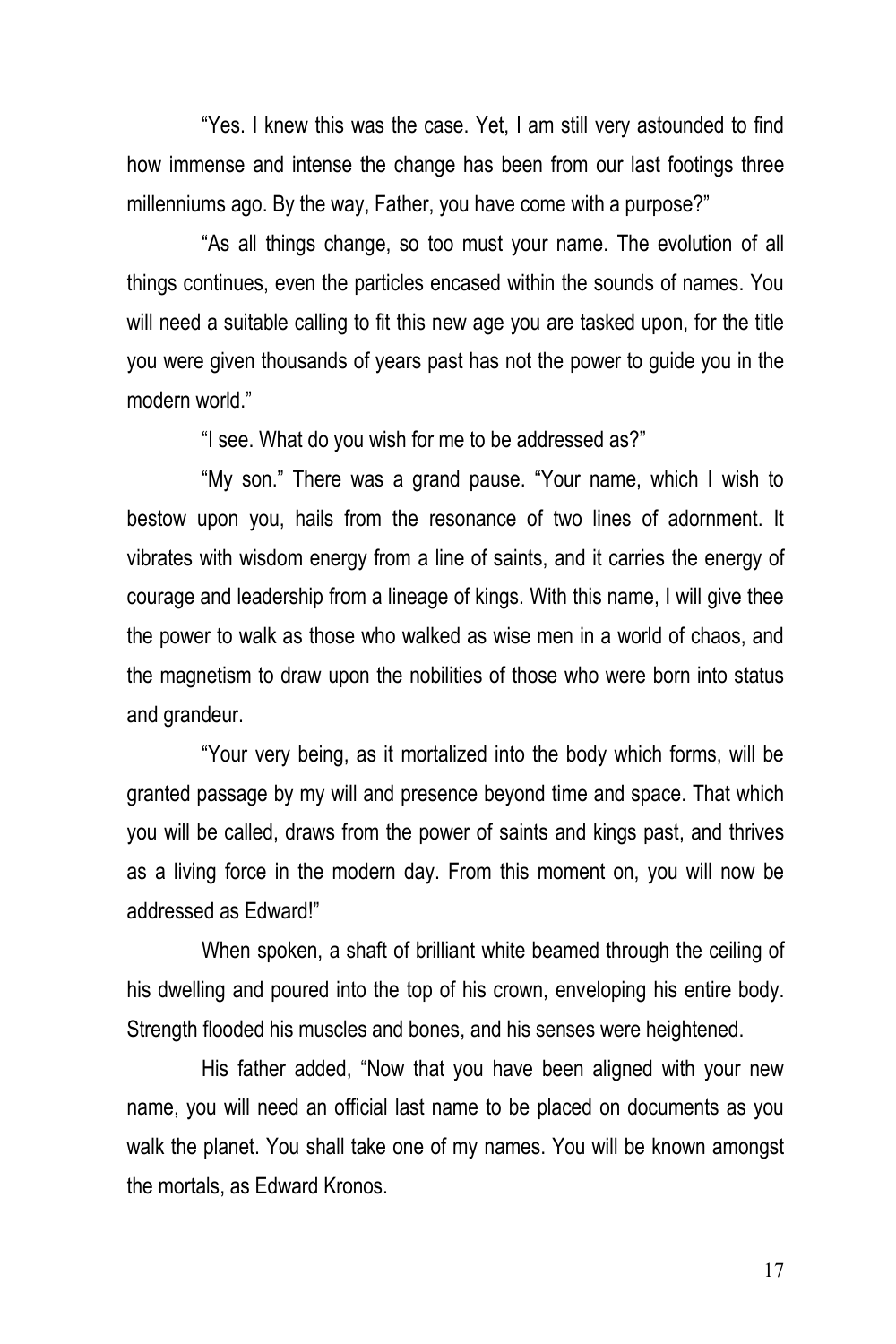After nearly an hour, all was quiet, and Edward sat motionless but relaxed. *Thank you, Father.*

A few hours passed, and his silent reverie was broken by yet another voice, which pierced into his thoughts.

"Can you hear me?"

Edward was instantly filled with amusement. "I can."

"So, you're aware!"

"Yes, very. Father granted me my new name, Edward Kronos. And you?"

"Yes. Father too came and went. For this day and age, he willed the son of Arul to be known as Gene. Gene Arul."

Edward's lips creased upward. He felt the resonation of Gene's new name. It was powerful and fit for the contemporary setting. "It's very strong, very pronounced. Your father makes no mistakes in the choosing of all things. What of Gaia's born? Have you heard?"

"I have," said Gene. "He's resting now. He was in very deep communication with the Earth goddess, and when he came to, he needed rest. He would have contacted you, but while we were communicating, he got weak and his voice faded out."

"His chosen name?"

Like electricity through wires, Gene sent the thought to Edward. "The goddess herself chose it for him, imparting him with a sense of adventure and all the gifts that a goddess would give. Christopher."

"Christopher? Let me guess. Christopher Gaia?"

"Exactly!" Gene was clearly excited.

"Nice. I like it. It suits him." Edward paused, letting the new name roll in and out of his consciousness. "After all this time. We're hack."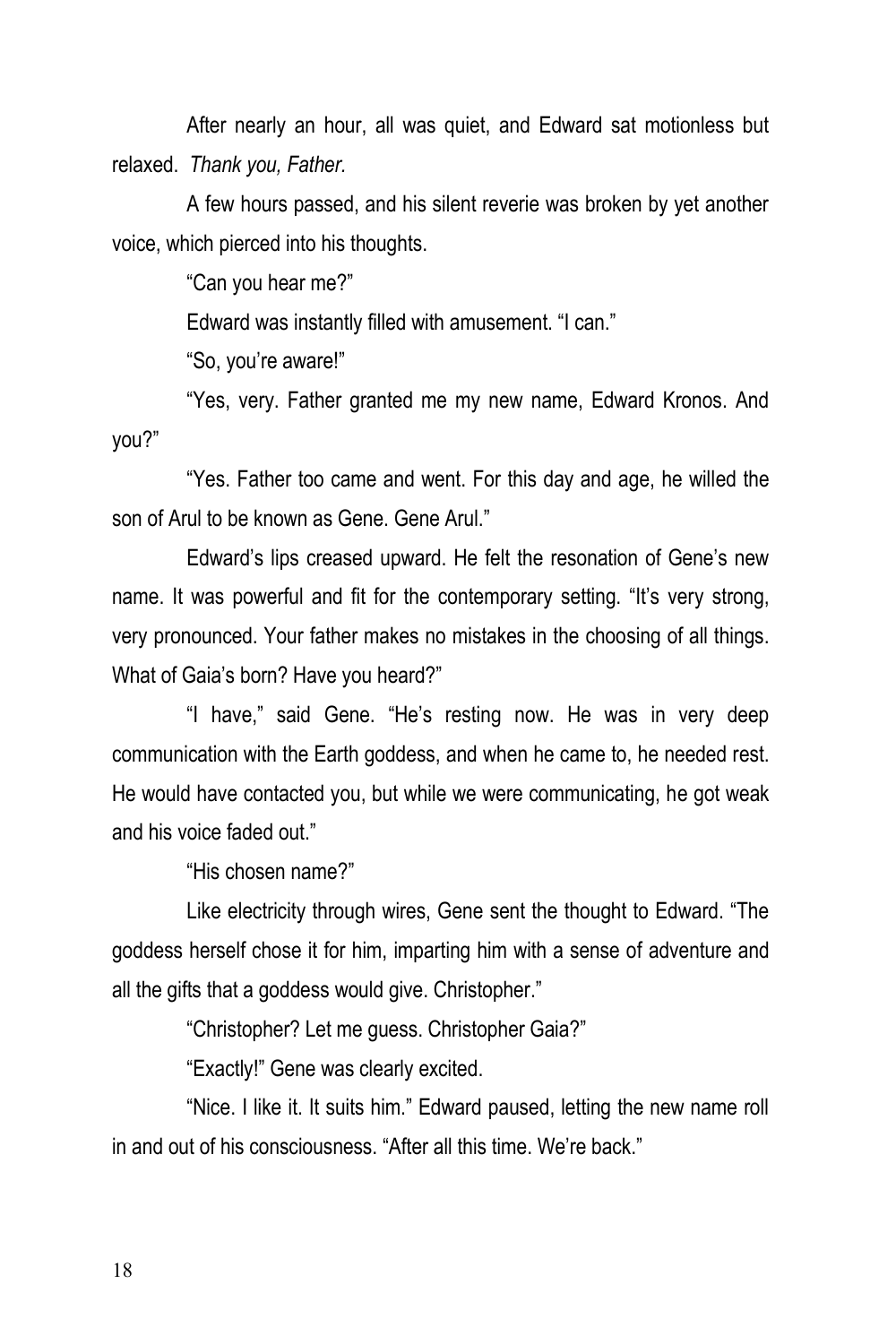"Yes. We are," Gene answered. "As I understand, nearly two thousand miles separate our bodies. I'm immobilized in the central portion of this land. Where are you?"

"Near the water, underground. I feel the presence of mountains everywhere, and an immense body of water is very near. I listened and found that I am somewhere in the west of this country."

There was a long gap of silence. Finally, Edward said, "It's time, you know. Now that we have full awareness, and the powers of communication have opened to us, we haven't a minute to lose."

"Yes. I know. Our Guardian Watchers. It's time."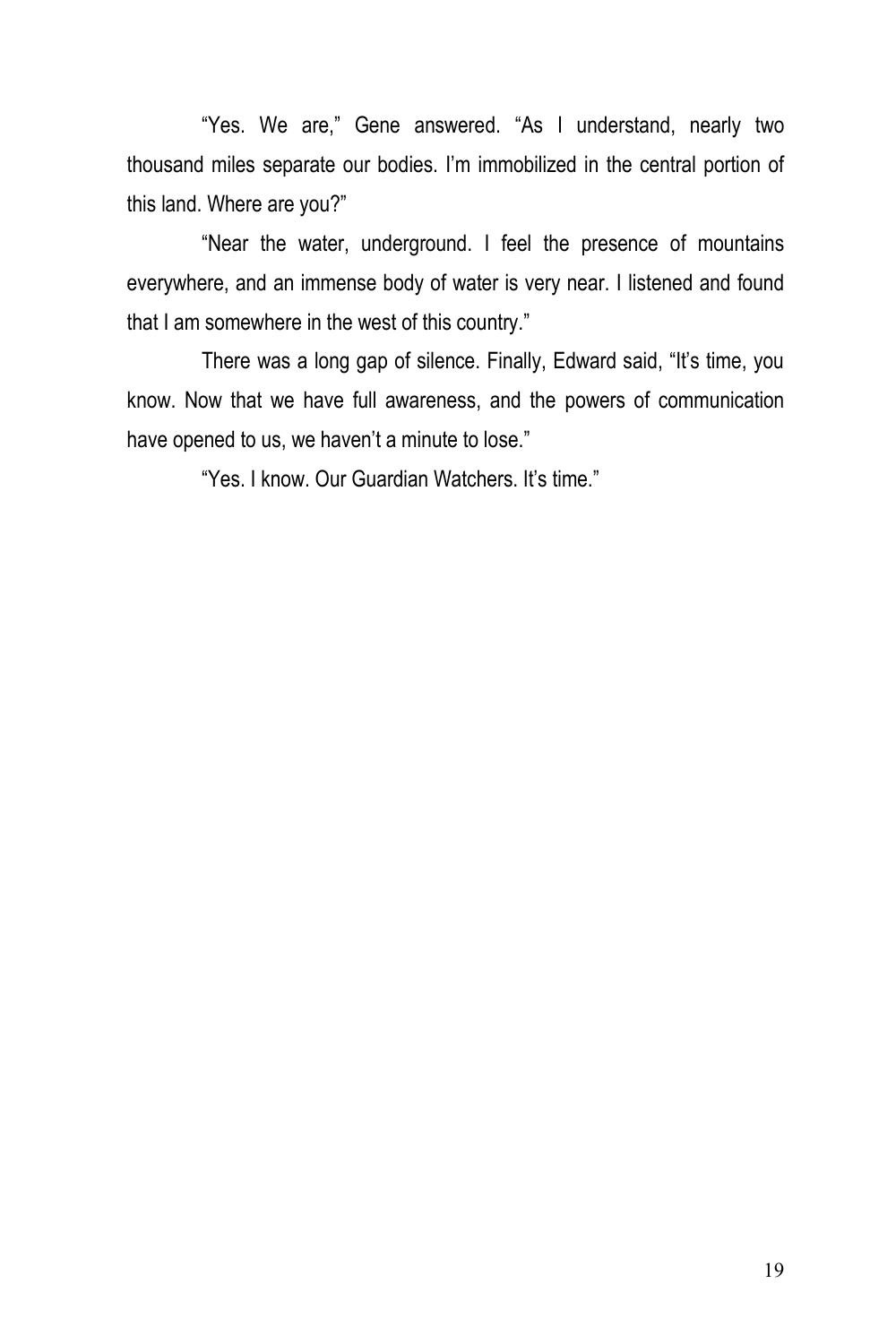**Part II: Mery's Dreams** A small town in the Midwest 1st Day of December

"Nooooo!" Thrashing wildly, Mery's scream pierced into every room in the house. "No," she whispered while panting.

Dashing to her room, Douglas found his daughter uncomfortably sprawled out on her bed, sweat and tears pouring down her face. Her hair in a matted mess.

*Dammit! Everyday this happens. Her dreams are my worst nightmare!* He stood frozen, tranced out in fear for a few seconds, before snapping out of it. "Mery! I'm here! Oh gods! It's okay, calm down. Just catch your breath. Hehere. Just wait a sec. I'll get you some water."

"I'll… I'll be alright, really. I don't need you fussing over me all the time," she said, as her father left the room. Choking on her words, she knew she wasn't very convincing.

He sat next to her on the bed and watched her gulp down the water. Her chest and body were still heaving heavily, and she was slurring her words. "Oh, my head."

She put her right hand to her forehead, before sliding it down to wipe the drool onto her sleeve. She took another sip of water, and with a trembling hand, she slowly placed the glass onto the mantle beside the bed. "So, you know the past month I've been having these dreams. They're freaky intense! And dad, they seem so real. I feel like I'm right there living the moment when they happen."

She was quivering, with a despairing look on her face. "Dad? Whwhat's happening? You're always wanting me to tell you about all these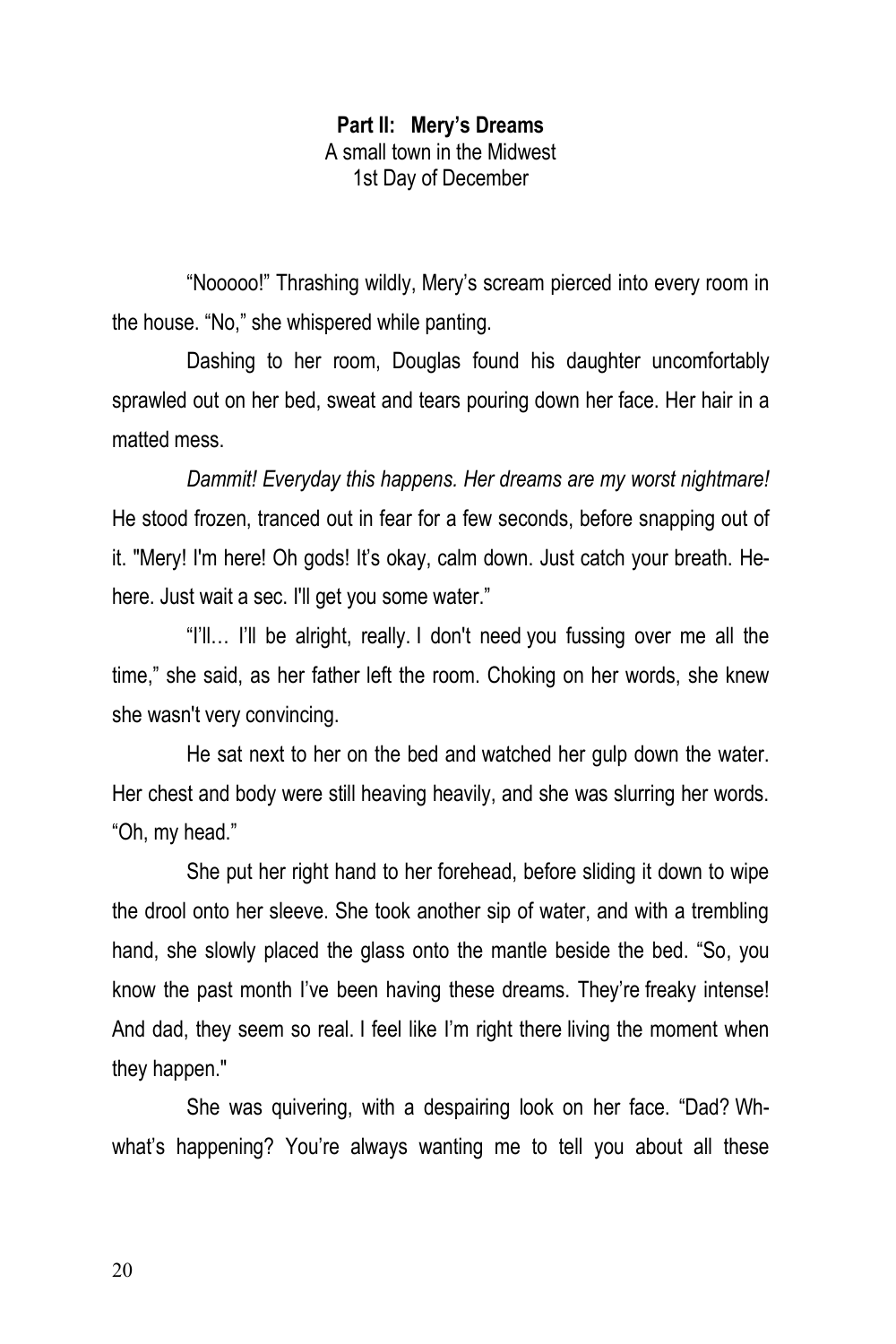dreams, like they matter. You sit there and act like it's all real. I'm either crazy, or you are. Or, maybe we both are!"

"Sweety." Douglas took a deep breath. He did not know what to say. He opened his mouth, but the words would not come out. He tensed a moment, before letting out a long sigh. He knew the time had come. She deserved an explanation.

She was clutching onto her wrist, which was wrapped up in her blanket. "These dreams! They entice you and make you wanna stay in it for a real long time. It's all good, and you're put into this fantasy dream land at first. Then, all of a sudden, you're thrown for a loop, cause everything changes, and blood and guts are splattered everywhere! I mean, what the hell?!"

Mery had a crazed look on her face. "And those stupid boys! Those three, god-damn boys! See?! I'm already talking to you like it's all real! But they're always in my dreams! I'm starting to feel like I'm possessed by them. And they aren't even the scary ones! They're real tame compared to everything else. They shine in all their glory. It's like they WERE the light.

"But then, it goes from them to all this gore and war, and blood and death. I can't even tell you how many times I've seen people killed in my dreams! It all seems so real! I'm losing it dad! I'm really losing it!" Her sobs had turned into a full-out cry.

Looking like a crazed lunatic, she uncovered her wrist from under the blanket and pointed at it. Speechless, Douglas dropped his jaw. "In the dream, they pointed to my glowing wrist. They called it a Trident. They told me I have to follow my calling. When I woke up, I find that my dream ain't really a dream! Look at my wrist! It's glowing! It's all real!"

Eyes wide and terrified, Mery was shaking uncontrollably. Choking on her own spit, she could barely talk. "I'm going bloody crazy, dad. My head feels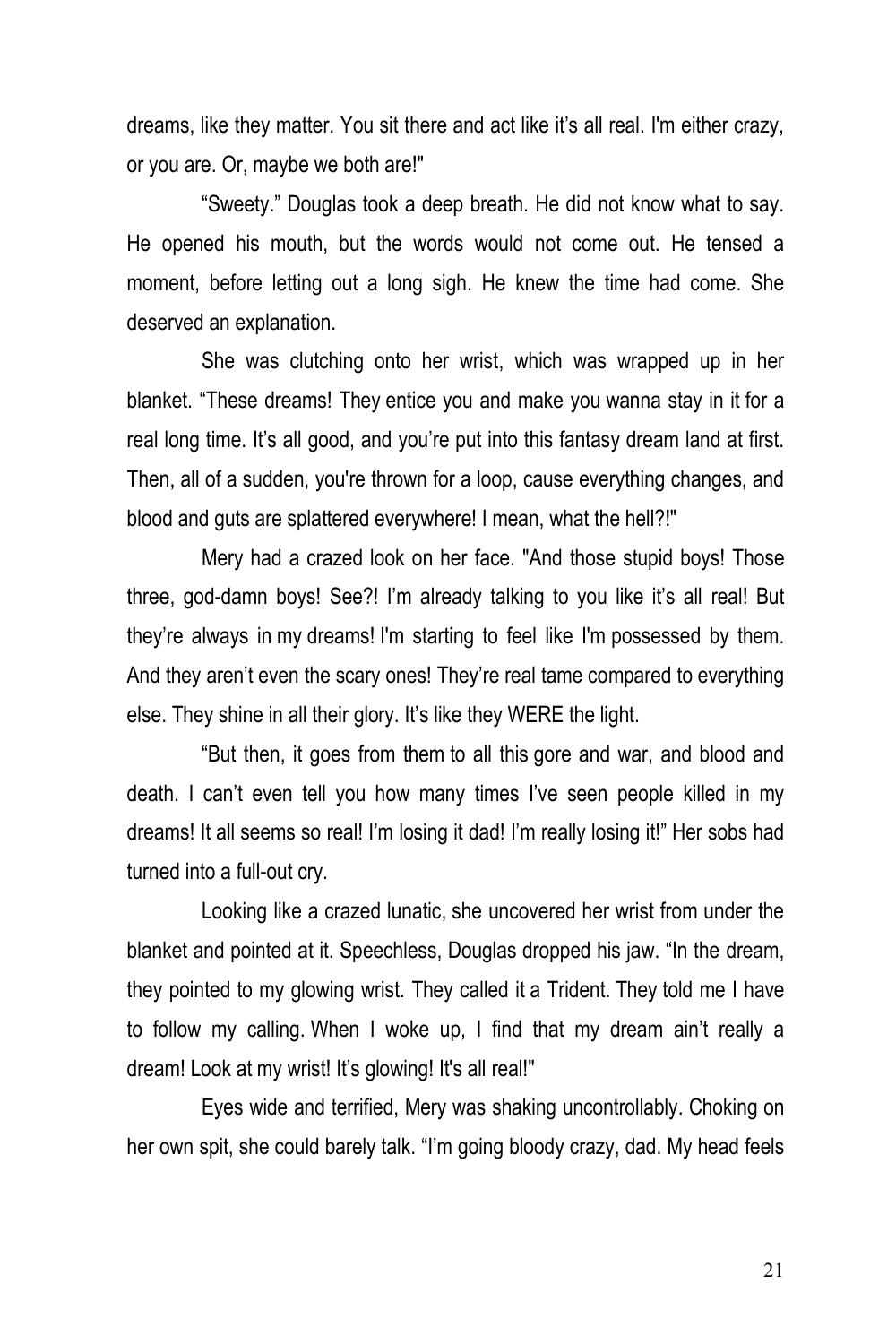like it's about to pop. If anyone sees this, they'll wheel me away with no questions asked. I've become a god-damn case-study for the government!"

*Oh no. No no no no no! How can this be? Why her?! Why now?!* "I'm sorry," he whimpered. "There's a lot to tell you. I can explain. You're not crazy. I'm sorry all this is happening to you. None of this was supposed to happen."

Douglas was pale. His forehead creased, and he fidgeted. "Mery, I need for you to tell me something. Why were you screaming 'no' when you woke up?"

She shuddered when he said the word. The very mention of it sunk her back into the experience of her dream. "Dad, these boys, they aren't the only ones I saw in my dream. I saw others. But these other people, they weren't human, or they didn't look it. They were big. I don't know what they were. In the backdrop of everything, there was something really gory. I could taste it. Feel it! It was pure evil." She closed her eyes, and tears raced down her cheeks.

He placed his hand on her shoulder. "Take your time, sweety. Just take your time. Nothing'll happen to you. I promise. Everything'll be alright."

She calmed down a slight bit. "What I saw was the most horrific thing. It was worse than anything you'd see in the worst movies. And I was there. I could feel it all happening. People were enslaved. They were shackled and tortured and gutted. I never saw the thing behind it all, but it or he obviously controlled all those pawns of his that I saw.

"And those people. When they resisted, they were... they were slaughtered." This time, she whispered it, "Slaughtered. I could see it all, feel it all. I swear I was there and that it was happening. Then I woke up, obviously screaming."

She was staring at the glowing insignia on her wrist, while they both sat in silence. Douglas stammered, "Mery. I…" Stumbling on his words,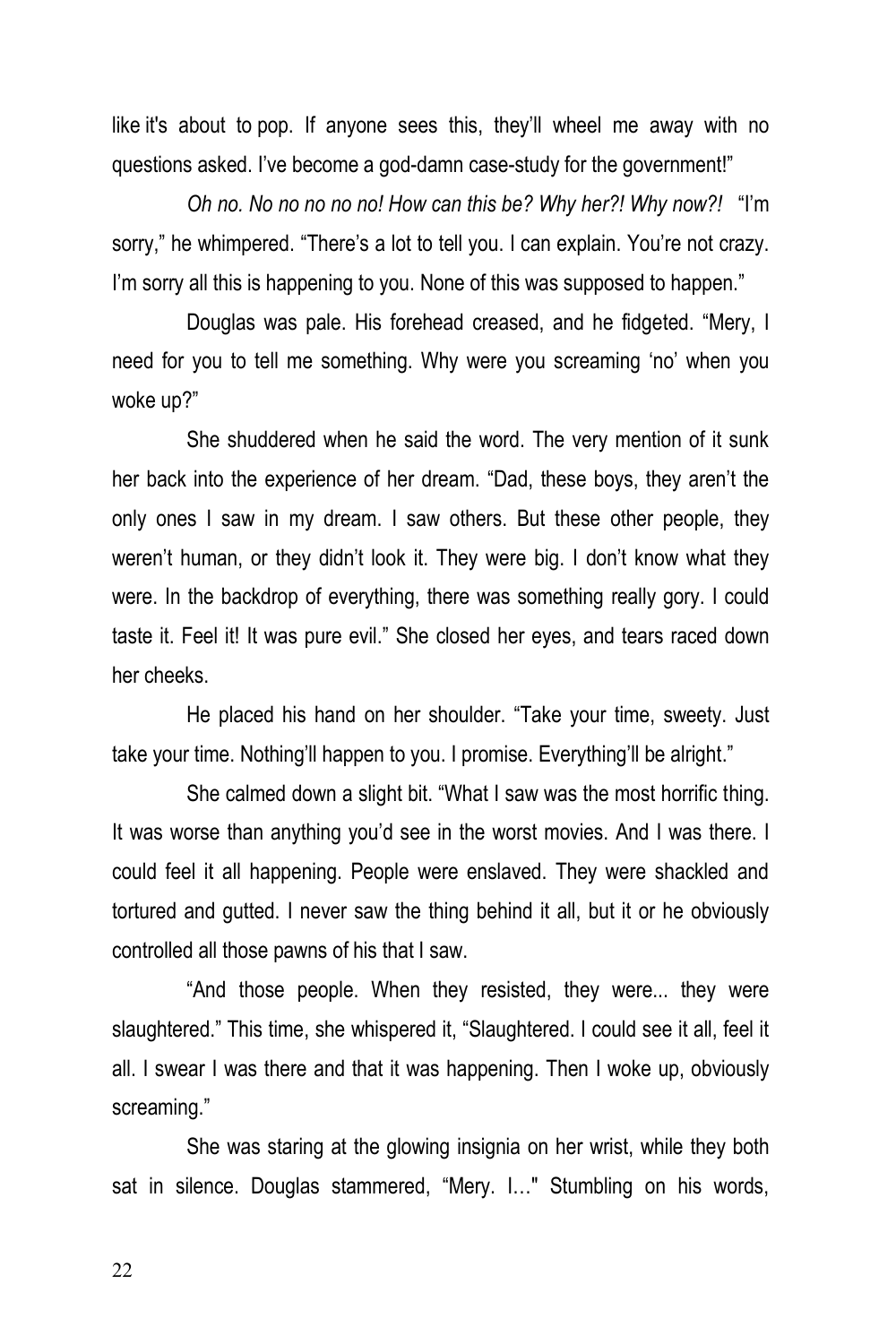he dropped his head and sighed. "Listen, it's been really tough ever since your mother and Lynne left. And I've a lot of explaining to do, starting with that mark on your wrist."

"What?! You know about this?! Wha-?"

"Li- Listen. It's like I told you. None of this was supposed to happen! None of this!" He shook his head from side to side frantically. "Your mom and I, we kept all this a secret from you, for your own good. I didn't know you'd open up to all of it, at least not in this way. You weren't supposed to. I'm sorry. I can say that a million times, that I'm sorry. But I didn't know any of this would be happening."

"Dad, what are you talking about? Any of what? What the hell IS this thing on my wrist?!"

"Mery, there's a lot to tell you. Your mother and I, we kept these things from you for your own good. That mark on your wrist. It was always there. It was just… it was just concealed. We hid it from you, using magick." His voice was shaking, and he was searching for the right words.

"What? What the hell are you talking about?" Her face wrinkled up, and she squinted her eyes into a glare, before giving her father a dumbfound look.

"Look." He took his left wrist and placed it on his lap, face up. "See this line?" There was a small line two inches long that looked like a tattoo.

"Yeah."

He took his right index finger and placed it on the line. Nothing happened. He said, "Gimme a second. I can't do this unless I relax, and I'm far from relaxed right now."

With his eyes closed, he took a few deep breaths. For several minutes he sat there, while Mery audibly sighed and thumped the wall with her right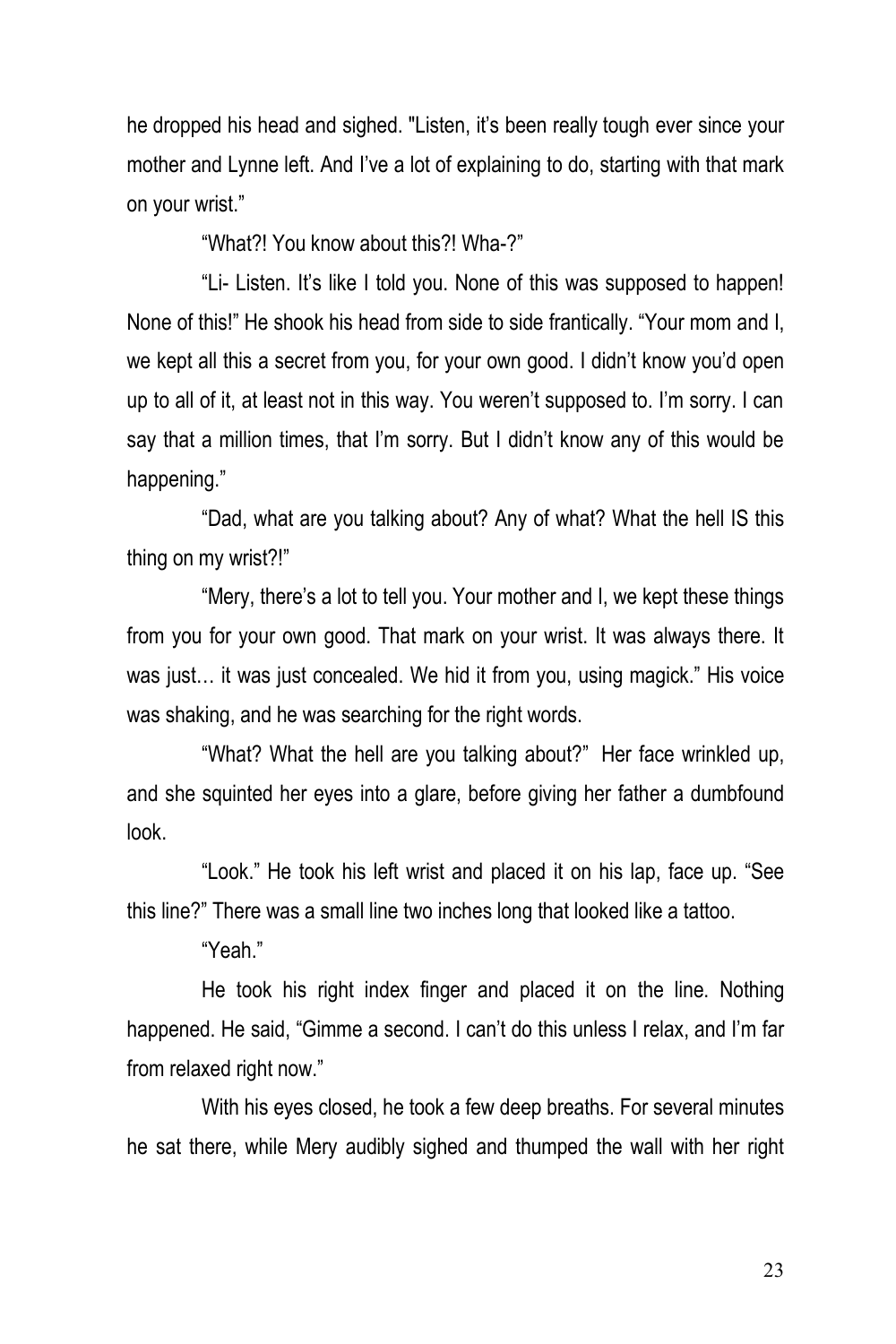foot. Finally, he opened his eyes. His demeanor had changed. The look on his face was extremely focused. Incanting aloud, he said, "Vasi!"

In doing so, he was thrown back against the wall with a powerful force. The two-inch line on his wrist ignited into a bright light. Three lines then grew out of the base of the first line, forming a Trident, with the two-inch line as its base and staff.

The room instantly grew brighter, and Mery had to shield her eyes for a second. He placed his wrist next to hers. She saw with startled eyes, both insignias were identical.

"Wh- what in the hell?!" When Mery touched his wrist, she received a small electrical shock.

He rubbed his temples and shook his head. "I haven't called on that power in years. I forgot how strong it is."

"Dad, what's going on?"

He took a moment to compose himself. "You were born into a family filled with generations of magick. We both were. Your mother was. Your sister. It's something that can't be helped or swayed. It is what it is. You are magickal, and you've been entrusted with knowledge beyond your comprehension and mine. When I was a kid, it was normal for me, cause my parents lived in a place that this kind of stuff was acceptable."

"You just said I'm magickal! I'm supposed to accept that? But why? Why didn't you tell me? Does Lynne know? How could you keep this from me?" She felt betrayed, scared, angry.

"Because, Mery. I wanted a normal life for you. I wanted for you, what I never had, something I've been trying to have! That's why we hid these marks on your wrist from you and Lynne. And Lynne does know. Now. That's why your mother took off with her. She wanted to finally train her in the magicks of our ancestors.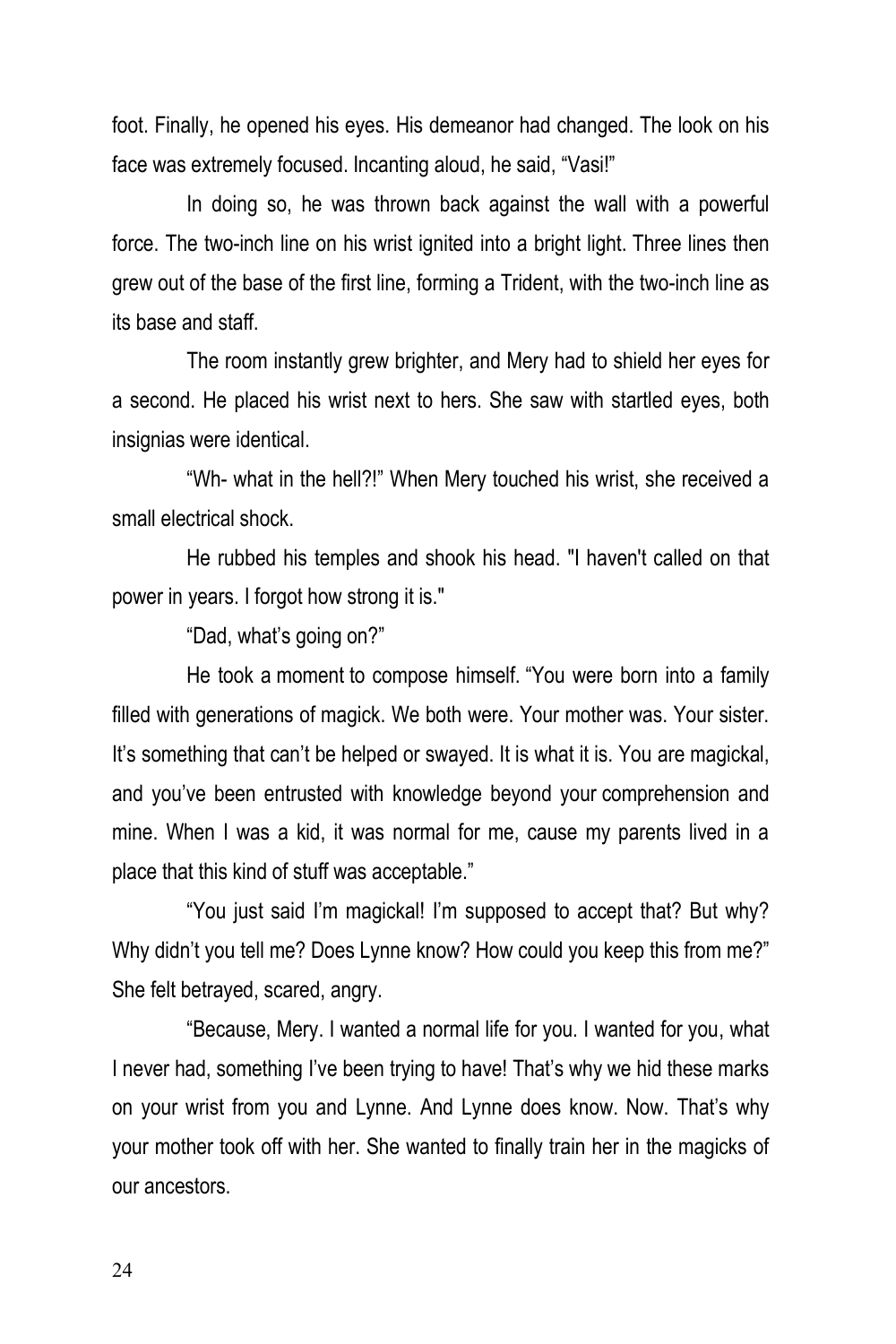"I didn't want that for you. You weren't ready or old enough. B- but look. You're seventeen, and well, I just never thought. I just never fathomed." His voice trailed off into a whisper. "I just never thought your Trident would be activated by them."

"What? So, you DO know who those three idiots are! You kept all this hidden from me, AND you knew about them! Who in blazes are they anyway dad? I've a right to know everything! They come to me every single day! And LYNNE!"

No longer able to contain herself, she bolted up and shouted, "Forget it! I need to get the hell out of here! And if I come back, and if I'm in the mood when I get back, you can tell me who the bloody hell these fools are in my dreams!" She stormed out of the room. Douglas heard the front door of the house slam.

*Oh gods. What just happened? My love, I wish you were here. She's got your passion. And she talks just like you when you were mad.* He looked up toward the sky. "Now what am I supposed to do?" He sighed audibly. "The once fearless, Douglas Damaru, has become a useless tool in the shed. And I have no idea what to do."

He stared at the dazzling insignia on his wrist. Touching it with his index finger, he slowly traced the outline of the Trident. A wave of peace came over him. Somewhere deep inside, he knew everything would escalate. Yet, he was assured everything would be okay.